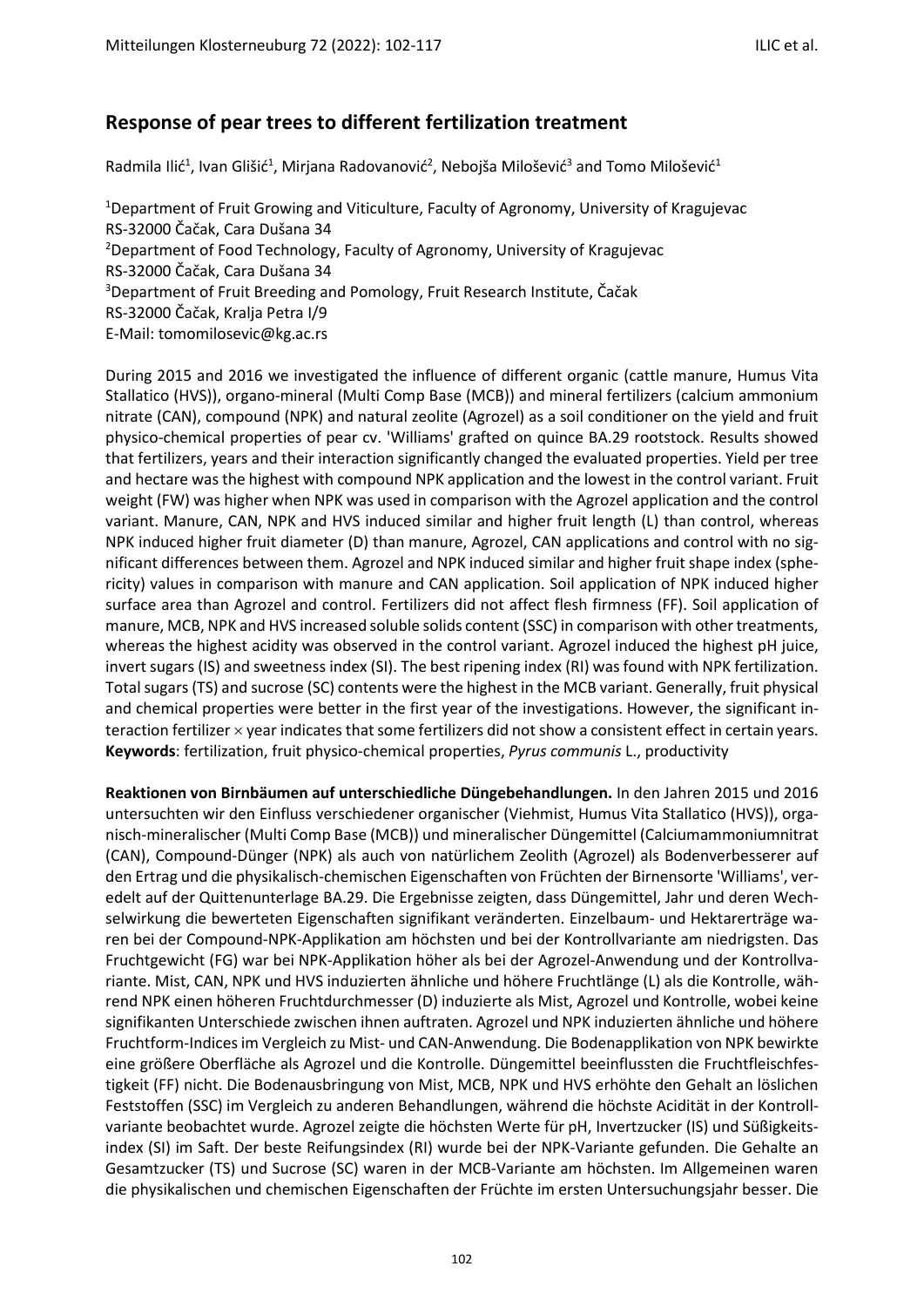signifikante Wechselwirkung Dünger  $\times$  Jahr weist jedoch darauf hin, dass einige Dünger in bestimmten Jahren keine konsistente Wirkung zeigten.

**Schlagwörter**: Düngung, physikalisch-chemische Eigenschaften von Früchten, *Pyrus communis L*., Produktivität

Pear (*Pyrus communis* L.) is a well-appreciated and widely grown fruit type worldwide. World production in 2019 amounted to 23.73 million tons and was realized from ≈1.4 million hectares (FAOSTAT, 2020). This fruit species is primarily grown due to its high usable value, first of all as fresh fruit and then processed into a variety of products. That is due to the great content of the so-called primary and secondary metabolites which are important for human nutrition and health (Hudina and Stampar, 2005; Milošević et al., 2020). Serbia has very suitable natural conditions for pear growing. However, they have not been used optimally, which is confirmed by large fluctuations in the quantity and quality of fruit from year to year. In 2018, only 53.905 t were produced with approximately 4.982 ha of harvest area (FAOSTAT, 2020). According to this source, Serbia is ranked  $23<sup>rd</sup>$  in the world by annual pear production. In the structure of fruit species in this country, it ranks second behind the apple in the pome fruit group, that is, third behind the plum and apple in the overall structure.

Success in fruit production is conditioned not only by the choice of cultivar and rootstock, the system of cultivation and suitable ecological factors, but also the system of care measures, where fertilization is particularly important. Plant nutrition is one of the key factors influencing the yield and quality of crop plants. All essential elements play a vital role in deciding growth and development of plants (Rathore, 1991). For a particular nutrient, there exists a relationship between its concentration in the soil as well as in plants and yield as well as quality attributes of fruits. This serves as a guide to obtain maximum productivity and quality of fruits. Brunetto et al. (2015) found a relationship of available nutrients with yield and quality of pear. However, little is known concerning the nutritional requirements of pear (Wooldridge, 1993), and results are sometimes contradictory and depend on several factors such as cultivar and rootstocks tested, environmental conditions and cultural practices in general (Jordão et al., 2008).

Numerous authors have engaged in the problems of fruit nutrition. When it comes to pear, most researchers have studied the impact of different types of fertilizers and application time as well as the amount and ratio of nutrients added on productivity and fruit quality attributes (Ystaas, 1980; Brunetto et al., 2015; Sete et al., 2019). In general, orchard fertilization is a pre-harvest factor that affects productivity and fruit quality and has to be performed very carefully since, after harvest, fruit quality cannot be improved (Crisosto et al., 1997). Since acidic soils are predominant in Serbian fruit orchards (>60 %), fertilization of fruit trees, including pears, obviously requires new management practices (Milosevic and Milosevic, 2009). These authors also reported that Serbian fruit growers primarily use complex NPK fertilizer (15:15:15) in late autumn, N mineral fertilizers (CAN and/or urea) in early spring (before onset of vegetative cycle), and sporadically farmyard manure as a source of organic matter during autumn or winter whereas micronutrients are applied when there are deficits.

Recently, natural zeolite, commercially named "Agrozel", alone or when mixed with N, P, K and/or manure is applied in late autumn in some Serbian fruit plantations. Application of natural zeolites to soils increases their electrical conductivity, and as a result it increases nutrient retention capacity and usually increases soil pH (soil conditioner) (Torii, 1978). It was verified that when mixed with N, P and K compounds, natural zeolite enhances the action of such compounds as slow-release fertilizers (Williams and Nelson, 1997), both in horticultural and extensive crops. Zeolite contains the most important plant nutrients such as N and K, and also Ca, Mg and micronutrients (Polat et al., 2004). This compound may also improve the physical properties of soils including water retention and its release in drought conditions(Xiubin and Zhanbin, 2001). Data from literature indicate that natural zeolites improve growth and development of fruit trees and their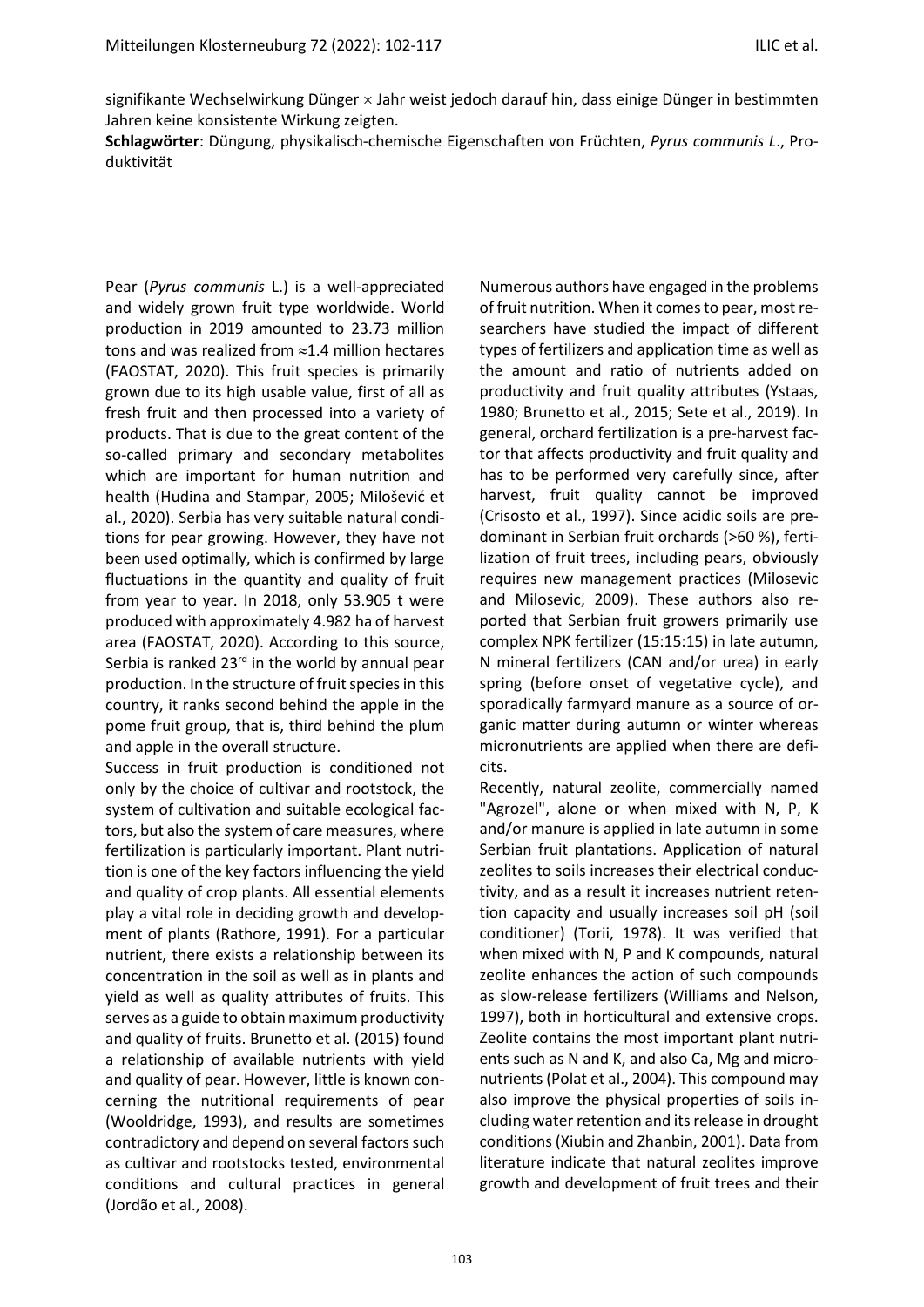application results in a yield increase (Torii, 1978; Milošević and Milošević, 2013).

The practice of fertilization may affect fruit quality from morphological, physical, chemical and organoleptic points of view (Brunetto et al., 2015). However, actual fruit nutrition strategies worldwide are subtle and based on the fact that only the missing elements need to be added to the plants. Earlier, excessive fertilization was rather common, especially in horticultural farming, with fertilizer cost accounting for almost 10 % of variable costs (Huett and Dirou, 2000; Paunović et al., 2018). In addition to the financial aspect, excessive fertilization has been associated with the contamination of soils, water and fruit, as well as with increased pest and disease incidence (Marschner, 1995).

For these reasons, the main goal of this study was to investigate the influence of different organic, mineral and organo-mineral fertilizers on productivity and fruit physico-chemical properties of the pear *cv*. 'Williams' grafted on quince BA.29 and grown under western Serbian environmental conditions.

## **Materials and methods**

## **Plant material and field experiment**

The research was carried out in a private commercial pear orchard during 2015 and 2016. The orchard was located in the Trbušani village (43°55᾿ N; 20°19᾿ E, 256 m a.s.l.) near Čačak city (western Serbia) and was established in autumn 2009. The *cv*. 'Williams' grafted onto quince BA.29 rootstock was used as the plant material. The planting distance was 4.0 m  $\times$  1.5 m which corresponds to a density of 1667 trees/ha. Trees were trained to a slender spindle.

Standard cultural practices were used (pruning, soil management, pest and disease protection, weed control with Glyphosate as a total systemic herbicide, drip irrigation). Orchard floor management involved grass cover between the rows and 1 m-wide herbicide strips in the tree rows.

The soil treatment involved the application of the organic fertilizer - mature cattle manure from a local farm with 0.5 % total N ( $N_{\text{TOT}}$ ), 0.3 % P<sub>2</sub>O<sub>5</sub>, 0.6 %  $K<sub>2</sub>$ O and 25 % organic matter on dry weight  $(4.2 \text{ kg/m}^2)$  and HVS  $(0.07 \text{ kg/m}^2)$ , mineral fertilizers - CAN (0.03  $\text{kg/m}^2$ ) and compound NPK  $(10:30:20)$   $(0.04 \text{ kg/m}^2)$ , MCB as a multi-nutrient organo-mineral fertilizer (0.03  $\text{kg/m}^2$ ) and natural zeolite commercially named "Agrozel" - product of the Institute for Technology of Nuclear and Other Mineral Raw Materials from Belgrade (1 kg/m<sup>2</sup>). Manure, HVS, NPK, MCB and Agrozel were given in autumn 2014 and 2015, while CAN was given in early spring 2015 and 2016. All fertilizers were applied every year.

MCB (Haifa Chemicals Ltd., Haifa, Israel) is a multi-nutrient fertilizer in form of NPK + MgO + microelements + humic acid. It contains 14 % N, 13 % P, 20 % K, 2.1 % MgO, 0.01 % Cu, 0.05 % Mn, 0.05 % Zn, 0.01 % B and humic acid, which covers granules and has high biological value. HVS (FOMET SPA, San Pietro di Morubio, Italy) fertilizer powder is obtained solely by mixing the selected fertilizer (horses + cows) that has been subjected to a fermentation process over 8 to 10 months. It contains 25 to 28 % organic carbon, 43 to 48 % humified organic matter, 9 % fulvic acid, 10 % humic acid and over 4 billion beneficial microorganisms per g of fertilizer. Fertilizer treatments were conducted in a randomized complete block design with six trees per cultivar-fertilizer combination in four replicates (*n* = 24). A total of 192 trees were included in the trial alongside with the untreated control.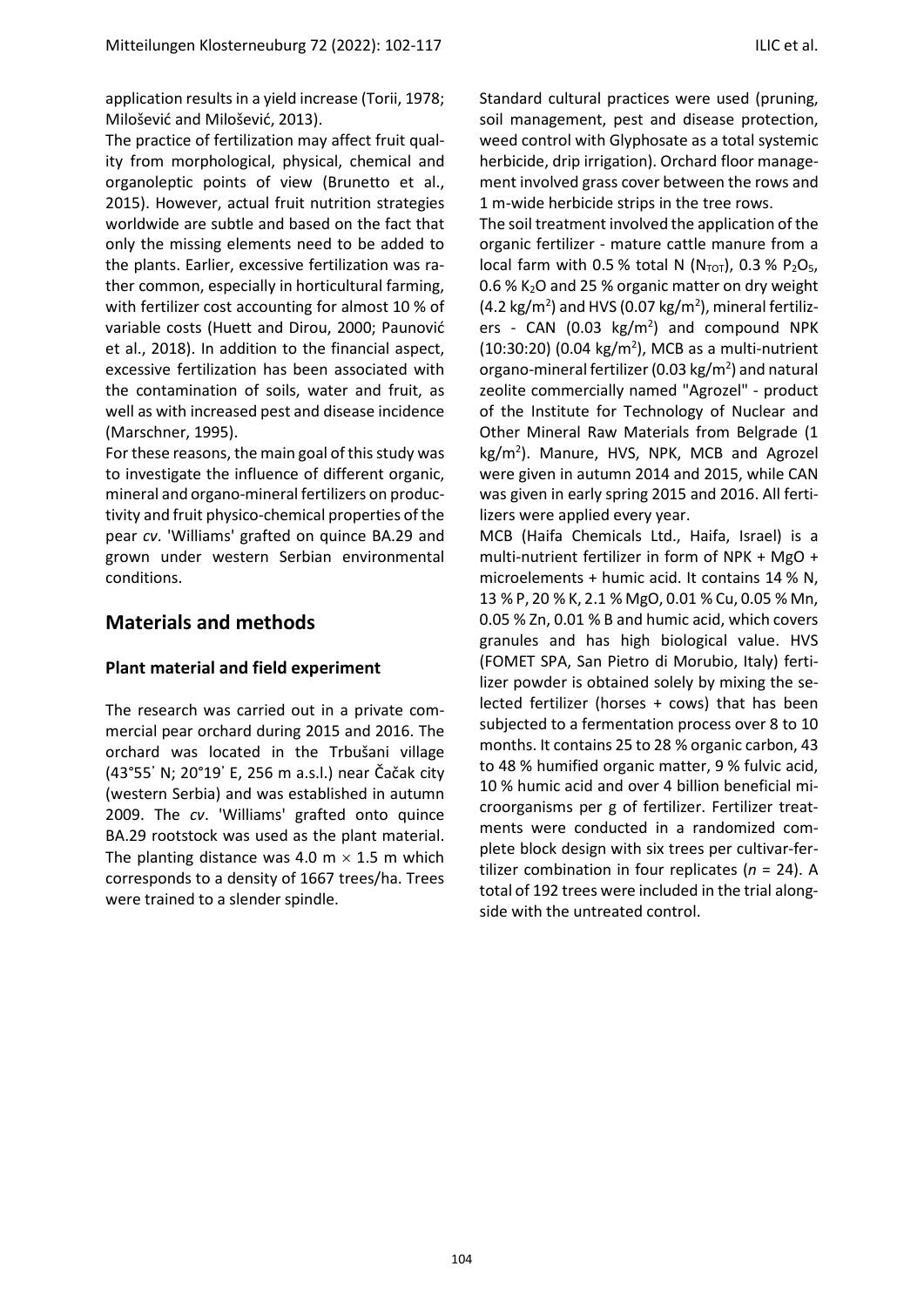

Fig. 1: Weather parameters (air temperature and precipitation) during the experimental period (LTA = long-term average ; 45 year-average, i.e. 1965 to 2010 period)

## **Weather conditions and soil characteristics**

Data about weather conditions (Fig. 1) during the trial were obtained from the Republic Hydro-meteorological Bureau in Belgrade, Serbia (http://www.hidmet.gov.rs). In the experimental years, mean annual air temperatures were 12.5°C and 12.2°C, respectively. Long-term average (LTA) (45-year average, i.e. 1965 to 2010 period) for annual air temperature was 11.3°C. The average air temperature for the vegetative cycle in 2015 (18.4°C) was higher than in 2016 (17.6°C) and the LTA (17.0°C). The annual sum of precipitation in 2015 and 2016 were 777.7 mm and 834.6 mm, respectively, which was much higher than the long-term average (691.5 mm). The sum of precipitation for the vegetative cycle in 2015, 2016 and LTA were approximately 432.5 mm, 450.8 mm and 456.0 mm, respectively. Since there is an irrigation system in the orchard, temperatures in relation to the amount of precipitation could have had a greater impact on the examined properties.

Soil characteristics were analyzed prior to establishment of the experiment. Soil is an alluvial deposit. Soil pH in water suspension was 6.58 units. The contents of organic matter and  $N_{\text{TOT}}$  were 1.62 % and 0.24 %, respectively. The contents of available  $P_2O_5$  and  $K_2O$  were above the optimal level for pear growing under Serbian conditions (5 to 8 mg  $P_2O_5$  and 15 to 20 mg  $K_2O$ ; Milošević, 1997), and amounted 40 mg per 100 g on dry soil basis each.

## **Measurements of yield and fruit quality attributes**

Yield per tree (kg) of each cultivar-fertilizer treatment and control treatment was measured using an ACS electronic scale (Zhejiang, Jinhua, China). Yield per unit area (t/ha) was calculated.

Twenty fruit per treatment in four replicates (*n* = 80) were randomly hand-picked at full maturity. The FW was measured using a technical balance KERN FCB (Kern & Sohn GmbH, Belingen, Germany). The L and D (both in mm) were determined using a Starrett 727 digital clipper (Starrett, Athol, MA, USA). The FF was determined using a Bertuzzi FT-327 penetrometer (Facchini, Alfonsine, Italy). Sphericity and fruit surface area were calculated using the formulas proposed by Mohsenin (1986). The measurements of the physical properties of pear fruit were performed immediately after harvesting.

All chemical analyses were done on the whole frozen fruit, previously collected at full maturity, in four replications with six fruit per replication (*n*  = 24) per each fertilizer treatment and control. Collected fruit were chopped and frozen (-18°C) before chemical analysis. The SSC (°Brix) was assessed with a hand refractometer Milwaukee MR 200 (ATC, Rocky Mount, USA) at 20 ºC. The TA (% of malic acid) was determined by potentiometric titration with 0.1 mol/L NaOH up to pH 8.1. The pH of the fruit juice was tested by a Consort c860 pH meter (Mettler Toledo, Lester, UK). The RI was calculated as the SSC/TA ratio.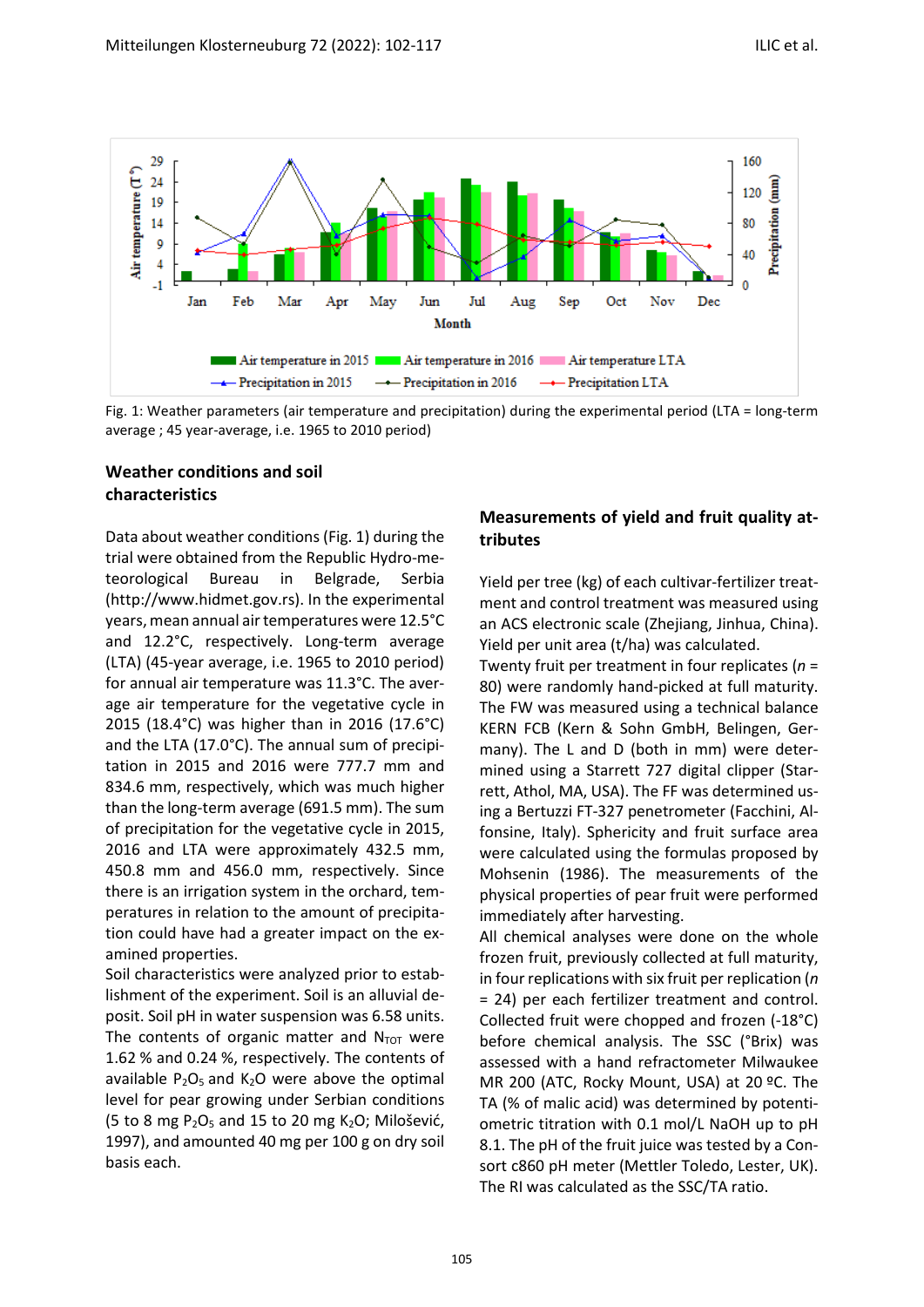The contents TS and IS were determined volumetrically using the Luff-Schoorl method (Egan et al., 1981). The SC was calculated according to the relationship:  $SC = (TS - IS) \times 0.95$ . Results were expressed in % of fresh weight. The SI was calculated as the TS/TA ratio.

#### **Statistical analysis**

Differences between data were separately determined by two-way analysis of variance (ANOVA) using the GenStat software package (VSN International, Harpenden, UK). Means were compared with the LSD test at  $P \le 0.05$ .

## **Results and Discussion**

Table 1: Yield per tree and unit area of pear *cv*. 'Williams'; data are the mean ± SE for two consecutive years

| Parameter      | Yield per tree (kg/tree) | Yield per ha (t/ha) |
|----------------|--------------------------|---------------------|
| Fertilizer (A) |                          |                     |
| Manure         | $3.25 \pm 0.32$ c        | $5.42 \pm 0.54$ c   |
| Agrozel        | $3.32 \pm 0.37$ c        | $5.39 \pm 0.60$ c   |
| CAN            | $3.76 \pm 0.60$ bc       | $6.26 \pm 1.00$ bc  |
| <b>MCB</b>     | $4.73 \pm 0.73$ b        | $7.88 \pm 1.22$ b   |
| <b>NPK</b>     | $6.16 \pm 1.05$ a        | $10.26 \pm 1.75$ a  |
| <b>HVS</b>     | $4.58 \pm 4.45$ b        | $7.63 \pm 0.74$ b   |
| Control        | $2.13 \pm 0.24$ d        | $3.54 \pm 0.39$ d   |
|                |                          |                     |
| Year (B)       |                          |                     |
| 2015           | $3.14 \pm 0.22$ b        | $5.20 \pm 0.36$ b   |
| 2016           | $4.83 \pm 0.44$ a        | $8.06 \pm 0.73$ a   |
|                |                          |                     |
| <b>ANOVA</b>   |                          |                     |
| A              | *                        | $\ast$              |
| B              | $\ast$                   | $\ast$              |
| $A \times B$   | *                        | *                   |

Means in same columns followed by different letters differ significantly at *P* ≤ 0.05 according to LSD test. Asterisks in columns indicate significant differences between means at *P* ≤ 0.05 according to *F* test.

## **Yield per tree and unit area (ha)**

On the basis of our results presented in Table 1, it can be said that fertilizers applied to soil, year and their interaction had a significant effect on the yield which is in agreement with data previously obtained by Dar et al*.* (2015). Due to soil in our trial contained medium contents of organic matter and  $N_{TOT}$  and an excessive amount of available  $P_2O_5$  and  $K_2O$ , compound NPK induced the highest yield per tree (6.16 kg) and logically per hectare (10.26 t), followed by MCB (4.73 kg and 7.88 t), HVS (4.58 kg and 7.63 t) and CAN (3.76 kg and 6.26 t). However, effects of MCB, HVS and CAN on yield were statistically similar. The lowest yield was found in the control variant

(2.13 kg and 3.54 t). Our results are supported by data of Hussain et al. (1997), who noted that NPK fertilizers significantly increased pear yield. Namely, fertilizers that contain high amounts of N, P, K improved productivity due to their physiological role in the formation and development of bearing potential, fruit set, fruit size and resistance to drought stress (Ubavić et al., 2001). In addition, Mohammed et al. (2010) noted that chemical fertilizers promoted better yield in pear trees than organic fertilizers, including manure. It is obvious that manure and/or Agrozel alone did not have the capacity to increase yield comparable to other fertilizers, probably due to environmental conditions and short experimental time. Previous reports have demonstrated that organic fertilizers alone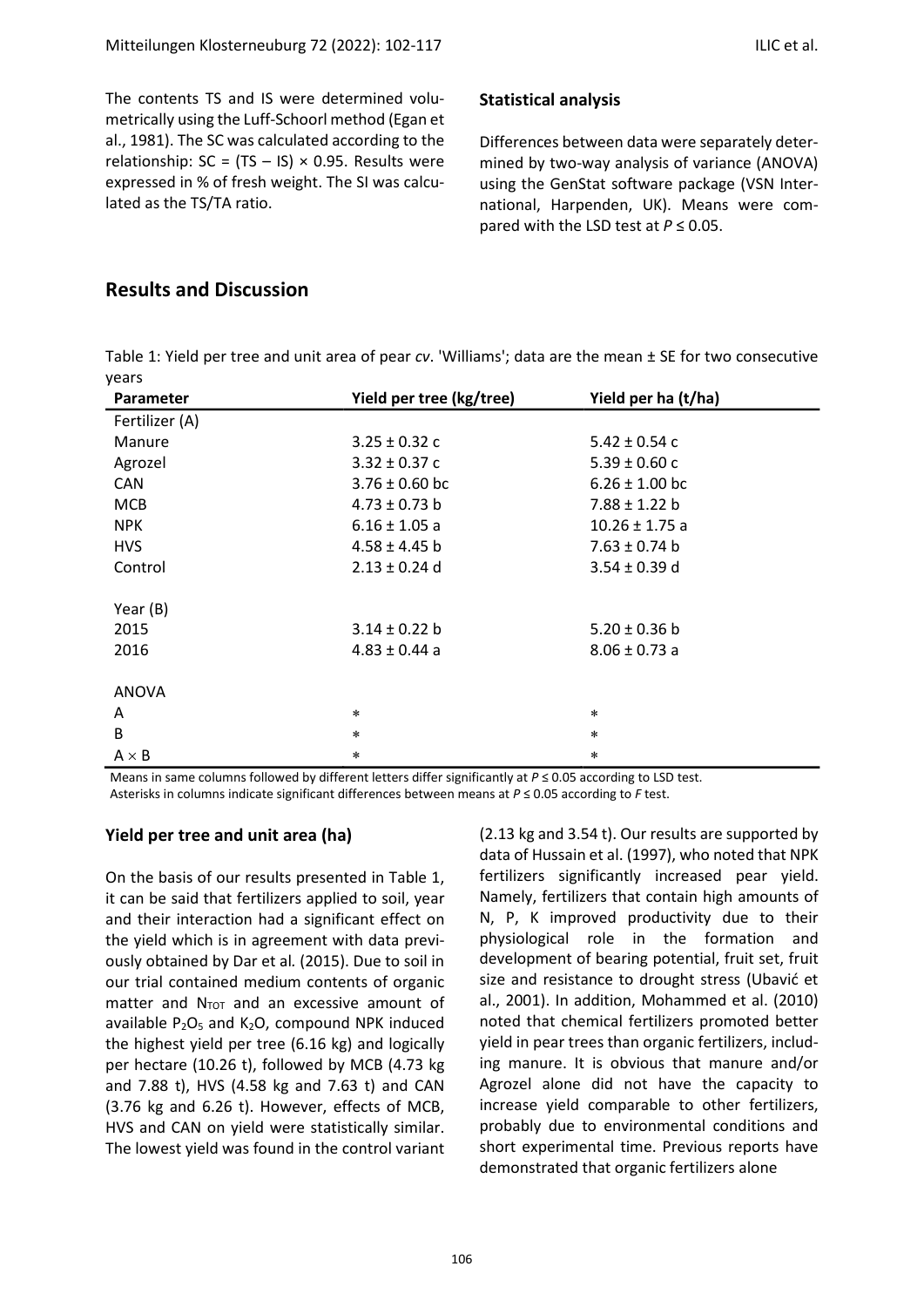need a long time in achieving crop yields equal to or higher than chemical fertilizers (Hargreaves et al., 2008; Polat et al., 2010; Song et al., 2010). Similar behavior of Agrozel alone applied to soil was previously determined in apple (Milosevic and Milosevic, 2009) and apricot (Milošević and Milošević, 2013). On this line, Khan and Sharma (2018) reported that the effectiveness of mineral fertilizer is greatly enhanced when it is applied along with farmyard manure, which may be because the organic matter helps in retaining N in the root zone and making the P and K available to the plant.

In the current study, a significantly higher yield per tree and per unit area was registered in 2016 (4.83 kg and 8.06 t) compared to 2015 (3.14 kg and 5.20 t). Year-by-year yield variations in pear were also previously reported (Gill et al., 2017). The second year of the experiment was rainier than the first, so that could be the reason that those fertilizers caused better yields in 2016. However, the existence of an interaction between the main effects indicates that some fertilizers did not increase yield in the second year of the experiment. This phenomenon primarily relates to manure and Agrozel, which had a stronger effect on the yield in 2015 than in 2016. In this respect, several studies noted that the impacts of fertilization on yield depend on many factors such as cropping method, tree age, plant material, i.e. scion/rootstock combination, the time of treatment, nutrients applied, the occurrence of stress factors - drought, excess water, root damage, etc. (Wociór et al., 2011). Generally, our results for yield per tree and yield per hectare (Table 1) were lower than those presented in literature for the same cultivar (Dar et al., 2012; Hudina and Stampar, 2005). Very low yields can be associated with rainy and cold weather during flowering in both years, which caused poor fertilization and fruit set (data not shown). In general, honey bees rarely visit pear flowers due to their unpleasant smell (Milošević, 1997) unlike to other fruit types such as raspberry, blackberry, plums, apple, sour and/or sweet cherry.

| Parameter      | <b>Fruit weight</b><br>(g) | Fruit length<br>(mm) | <b>Fruit diameter</b><br>(mm) | <b>Sphericity</b>    | Surface area<br>(cm <sup>2</sup> ) | <b>Flesh firmness</b><br>(kg/cm <sup>2</sup> ) |
|----------------|----------------------------|----------------------|-------------------------------|----------------------|------------------------------------|------------------------------------------------|
| Fertilizer (A) |                            |                      |                               |                      |                                    |                                                |
| Manure         | $181.4 \pm 9.08$ ab        | $90.06 \pm 2.40$ a   | $65.41 \pm 1.18$ b            | $0.809 \pm 0.009$ b  | $167.22 \pm 6.38$ ab               | $1.45 \pm 0.16$ a                              |
| Agrozel        | $168.0 \pm 8.80$ b         | $86.48 \pm 3.09$ ab  | $64.61 \pm 0.93$ b            | $0.841 \pm 0.024$ a  | $160.39 \pm 6.30$ b                | $1.35 \pm 0.22$ a                              |
| CAN            | $177.0 \pm 15.13$ ab       | $89.82 \pm 3.52$ a   | $65.44 \pm 1.52$ b            | $0.814 \pm 0.013$ b  | $167.84 \pm 8.89$ ab               | $1.40 \pm 0.19$ a                              |
| <b>MCB</b>     | $178.4 \pm 11.10$ ab       | $89.22 \pm 1.93$ ab  | $66.61 \pm 0.75$ ab           | $0.826 \pm 0.008$ ab | $169.67 \pm 4.58$ ab               | $1.51 \pm 0.03$ a                              |
| <b>NPK</b>     | $194.2 \pm 11.82$ a        | $89.69 \pm 2.64$ a   | $68.83 \pm 1.25$ a            | $0.840 \pm 0.010$ a  | $177.98 \pm 7.36$ a                | $1.48 \pm 0.14$ a                              |
| <b>HVS</b>     | $185.4 \pm 12.67$ ab       | $89.93 \pm 3.32$ a   | $66.62 \pm 1.63$ ab           | $0.821 \pm 0.008$ ab | $171.30 \pm 9.43$ ab               | $1.66 \pm 0.14$ a                              |
| Control        | $162.2 \pm 13.37$ b        | $85.51 \pm 2.51$ b   | $63.93 \pm 1.03$ b            | $0.822 \pm 0.010$ ab | $157.34 \pm 5.63b$                 | $1.55 \pm 0.17$ a                              |
| Year (B)       |                            |                      |                               |                      |                                    |                                                |
| 2015           | $200.3 \pm 3.95$ a         | $94.24 \pm 0.70$ a   | $67.81 \pm 0.55$ a            | $0.804 \pm 0.003$ b  | $180.27 \pm 2.53$ a                | $1.78 \pm 0.05$ a                              |
| 2016           | $155.8 \pm 3.91$ b         | $83.10 \pm 0.82$ b   | $64.03 \pm 0.56$ b            | $0.845 \pm 0.006$ a  | $154.51 \pm 2.54$ b                | $1.19 \pm 0.05$ b                              |
| <b>ANOVA</b>   |                            |                      |                               |                      |                                    |                                                |
| A              | $\ast$                     | $\ast$               | $\ast$                        | *                    | $\ast$                             | $\ast$                                         |
| B              | $\ast$                     | $\ast$               | $*$                           | *                    | $\ast$                             | $\ast$                                         |
| $A \times B$   | $\ast$                     | $\ast$               | $\ast$                        | *                    | *                                  | $\ast$                                         |

Table 2: Main physico-mechanical properties of pear fruit *cv*. 'Williams'; data are the mean ± SE for two consecutive years

Means in same columns followed by different letters differ significantly at *P* ≤ 0.05 according to LSD test. Asterisks in columns indicate significant differences between means at *P* ≤ 0.05 according to *F* test.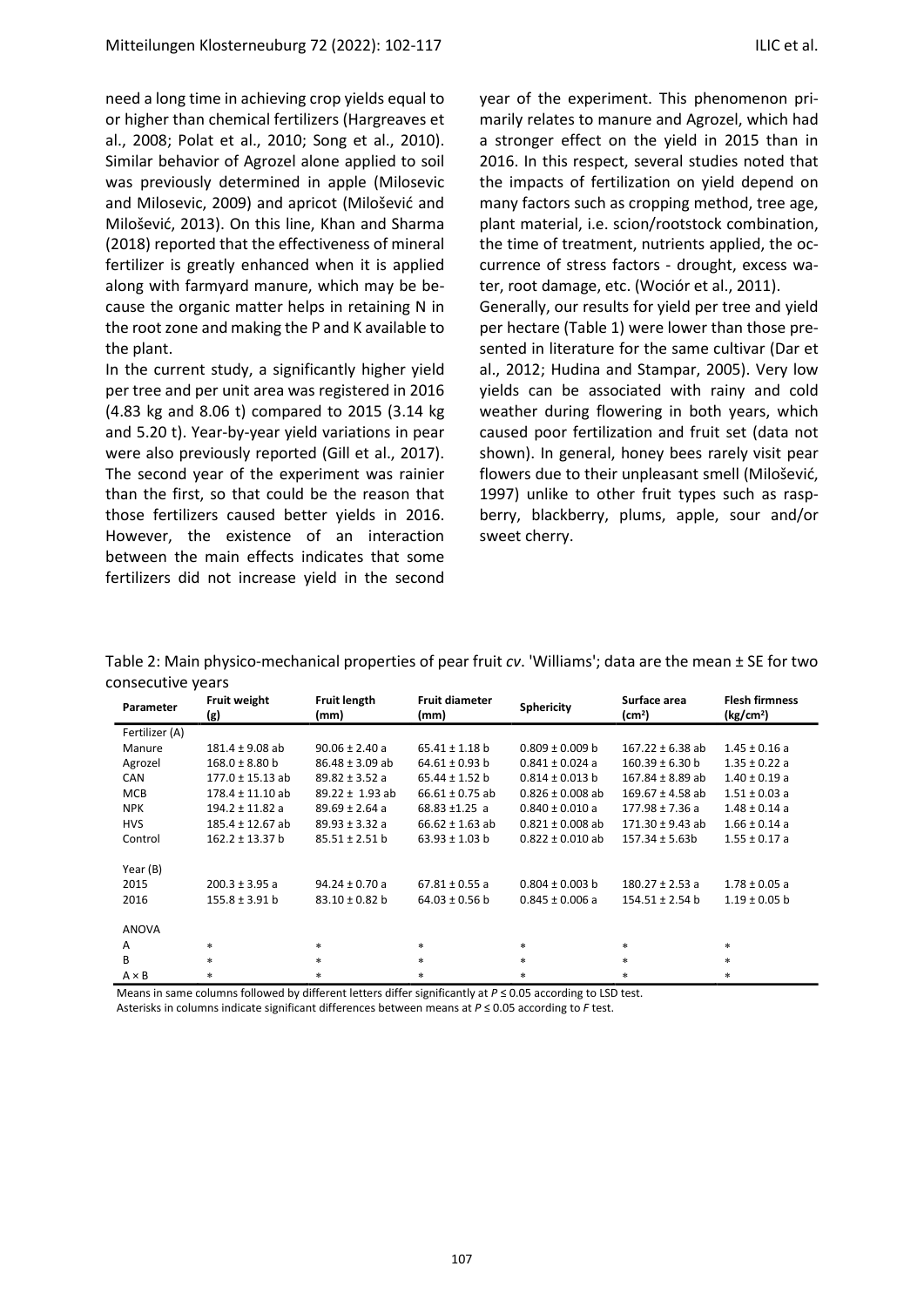#### **Fruit physical properties**

Fruit weight is a very important qualitative characteristic that affects the yield as well as consumer acceptance (Durmaz et al., 2010). Data in Table 2 show that fertilizers and years as single factors and their interaction significantly changed fruit weight of 'Williams' pear. Compound NPK caused higher FW (194.2 g) compared with both Agrozel (168.0 g) and control (162.2 g) treatments but similarly affected this property with other fertilizers. It appears that all fertilizers containing macro- and microelements and organic matter in the present trial have improved the fruit weight of this cultivar, which was reported earlier (Fawzi et al., 2010; Shen et al., 2016). The control variant (without fertilizer application) did not have the capacity to increase FW. In addition, Agrozel alone without mixture with any essential nutrients had no effect on this property as compared to the control. The behavior of Agrozel applied to the soil and its effect on FW is in accordance with its role described in earlier studies on pome (Milošević and Milošević, 2009) and stone fruit types (Milošević and Milošević, 2013; Milošević et al., 2013). Bussi et al. (2003) recorded that increasing N rates resulted in bigger fruit, which partially confirmed our results. On the other hand, Crissosto et al. (1997) noted that excess N does not increase fruit size and production. Hence, it can be said that fertilizer's effect on the FW is contradictory. High dissimilarity between results obtained by the above authors might be due to diverse agro-climatic conditions, the cultivar factor *per se* (genotype), cropping method and tree age (Wociór et al., 2011). Our range values for FW of 'Williams' are in agreement with data previously reported by Milošević (1997).

Length (L) and diameter (D) define the final shape of the fruit and also the appearance of the fruit sought by the consumer (Di Vittori et al., 2018). Available data indicate that L and D of pear fruits vary greatly and ranged from 61 to 91 mm and 59 to 78 mm, respectively (Karadeniz and Sen, 1990). According to research carried out by Nenadović-Mratinić et al. (2007), the average fruit length of 'Williams' fruit was 92.8 mm. Data in Table 2 show the superior and statistically similar influence of NPK (68.83 mm), MCB (66.61 mm) and HVS (66.62 mm) on the fruit D. On the other hand, application of manure (65.41 mm), Agrozel (66.41 mm) and CAN (65.44 mm) had no statistically significant effect on D as compared to the control (63.93 mm). Gill et al. (2012) also found that various nutritional treatments significantly improved L as compared to the control. Gobara (1998) and Ubavić et al. (2016) reported that fertilization with K and N increased fruit size and other physical properties, which confirmed results in our trial, since NPK fertilizer had high positive effects on fruit dimensions (Table 2). It is well documented that N affects the protein synthesis and consequently the growth of the fruit, while K favorably affects photosynthesis, elongation and cell division (Buskienė and Uselis, 2008). The sphericity of the fruit is a physical trait that is important in assessing the size of the sample in respect to designing machines and certain processes in the processing of fruit (Nunak and Suesut, 2007). This trait depends on fruit type, cultivar, but also on environmental conditions, cultural practices, position of the fruit on the canopy itself and the stage of maturity (Milošević et al., 2012). In the present study, Agrozel (0.841) and NPK (0.840) induced higher sphericity values than manure (0.809) and CAN (0.814) (Table 2). Nevertheless, all sphericity values obtained in the current study indicate the typical fruit shape of the 'Williams' pear.

The surface area of fruits is an important physical property for the food and processing industries (Mohsenin, 1986). This feature is also significant in physiological, entomological and phytopathological studies where it serves to evaluate the damage resulting from a physiological disorder or pathogen attack (Bovi and Spiering, 2002). It is clear from the data in Table 2 that application of NPK (177.98  $\text{cm}^2$ ) had a higher impact on surface area related to Agrozel (160.39  $\text{cm}^2$ ) and control  $(157.34 \text{ cm}^2)$ . Our results for pear surface area were lower than those of Ozturk et al. (2009) who stated a range between  $182.42 \text{ cm}^2$  and  $227.71$  $cm<sup>2</sup>$ . In addition to affecting quality, FF is a very important indicator of maturity status (Kawamura, 2000). When it comes to FF, it was not significantly affected by fertilizers (Table 2). Some authors also previously noticed that fertilization did not affect FF of pear (Raese and Staif, 1989). Kiprjanovski and Ristevski (2009) argue that fruits should be harvested in the optimal stage of ripeness, as this is the only way to produce fruit of adequate strength. Fruit firmness values higher than 5.5 kg/ $cm<sup>2</sup>$  always result in unacceptable quality (Crisosto et al., 2005).

Regardless of the year effects in our work, the higher values of FW (200.3 g), L (94.24 mm), D  $(67.81$  mm), surface area  $(180.27$  cm<sup>2</sup>) and FF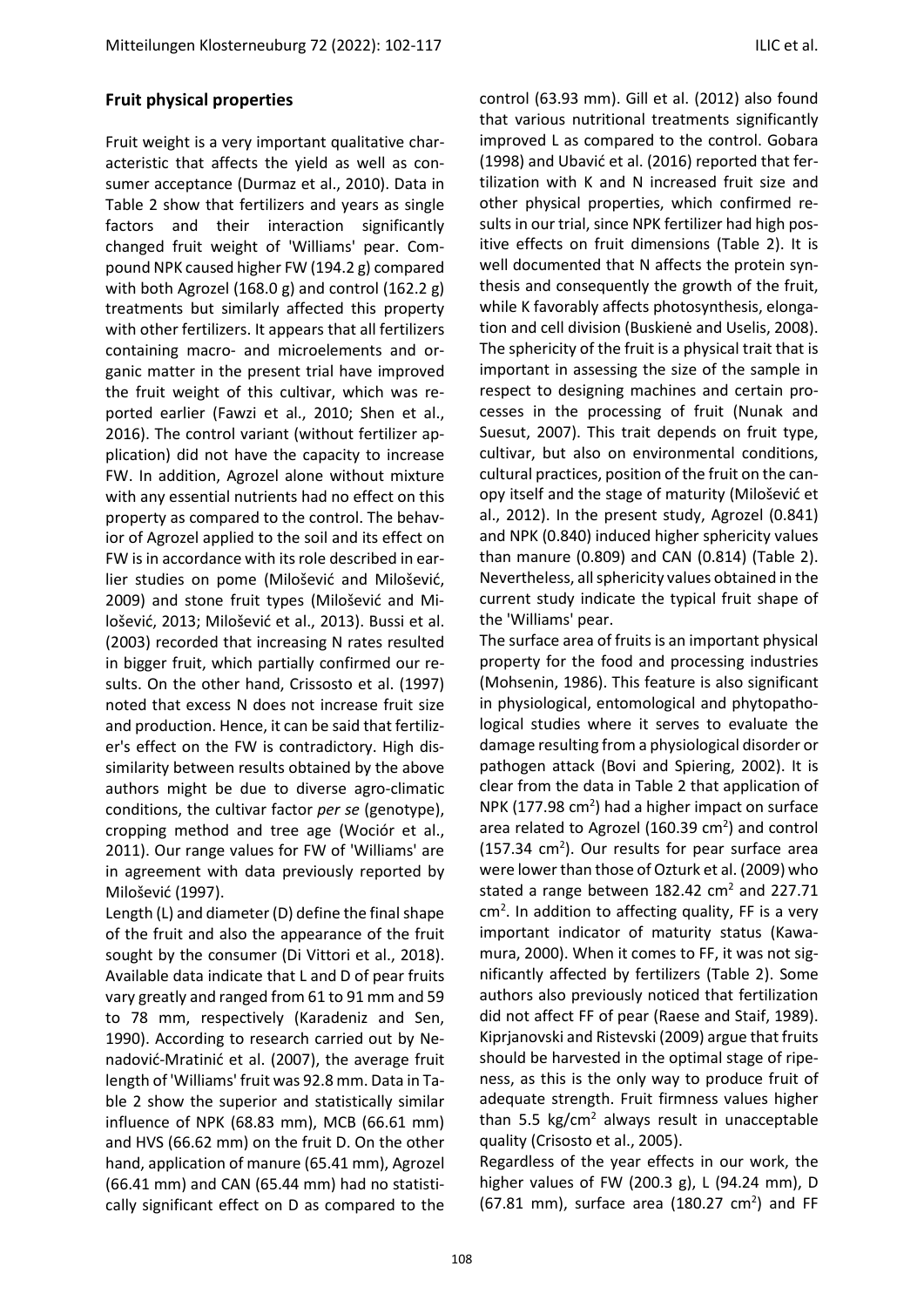$(1.78 \text{ kg/cm}^2)$  were recorded in 2015. Conversely, for the fruit sphericity, significantly higher values were found in 2016 (0.845) than in 2015 (0.804). However, interaction fertilizer × year for all fruit physical traits were statistically significant (Table 2). This leads us to the observation that the nutrients did not exhibit similar behavior during the two years of testing, because there was a deviation from the general tendency. Namely, the FW and both fruit linear dimensions were higher in the first year when CAN and NPK were applied and in the control, while other fertilizers had a similar effect on these properties in both years of the experiment. In terms of sphericity, only manure, Agrozel and NPK caused higher values in the second year of the experiment, whereas other treatments and control caused a similar fruit shape in both years. Regarding the influence of the interaction fertilizer × year on the surface area and FF, only the application of MCB and control caused similar values in both years. This points to the complex nature of the formation of the final physical properties of the pear fruit because it participates in this process through other factors (climatic conditions, growing technology as well as the number and position of the fruit in the tree), not only from fertilizers and years as previously reported (Milošević et al., 2015).

## **Soluble solids content, acidity, juice pH and ripening index**

Regarding SSC and TA, significant and consistent differences were found between fertilizers through two years of study (Table 3). These findings confirm previous reports showing that fertilization changed SSC and TA (Jordão, 2008; Milošević et al., 2015). Several fertilizers such as manure (15.03 °Brix), MCB (15.40 °Brix), HVS (15.00 °Brix) and NPK (15.09 °Brix) influenced higher and similar SSC related to Agrozel (14.82 °Brix) and CAN (14.45 °Brix) application and control (14.71 °Brix). Between Agrozel and CAN treatments and control, differences were not significant. Several authors reported that fertilization with a high dose of N decreased SSC (Crisosto et al., 1997) whereas fertilization with K fertilizers increased the content of this phytochemical (Bussi et al., 2003; Havlin et al., 2007), which confirmed our results. Also, Asma et al. (2007) reported that K application had more effect on SSC than N and/or P application. The minimum SSC to harvest for European pears is 10 %; however, this parameter is not very trustable because crop load and climatic conditions could influence it (Marini, 2009). No statistical differences in SSC were observed depending on the year (Table 3). However, this tendency relates only to Agrozel, CAN and control, because other treatments caused significant differences in SSC per years.

Table 3: Chemical properties of pear fruit *cv*. 'Williams'; data are the mean ± SE for two consecutive years.

| Parameter      | Soluble solids content (ºBrix) Titratable acidity (%) |                   | pH juice           | <b>Ripening index</b> |
|----------------|-------------------------------------------------------|-------------------|--------------------|-----------------------|
| Fertilizer (A) |                                                       |                   |                    |                       |
| Manure         | $15.03 \pm 0.20$ a                                    | $0.85 \pm 0.05$ b | $3.69 \pm 0.04$ c  | $17.77 \pm 1.15$ d    |
| Agrozel        | $14.82 \pm 0.20$ b                                    | $0.60 \pm 0.01$ d | $4.20 \pm 0.02$ a  | $24.74 \pm 0.45$ b    |
| <b>CAN</b>     | $14.45 \pm 0.24$ b                                    | $0.71 \pm 0.04$ c | $3.88 \pm 0.09$ bc | $20.27 \pm 0.44$ c    |
| <b>MCB</b>     | $15.40 \pm 0.33$ a                                    | $0.73 \pm 0.05$ c | $3.78 \pm 0.02$ c  | $20.98 \pm 0.99$ c    |
| <b>NPK</b>     | $15.09 \pm 0.20$ a                                    | $0.54 \pm 0.01$ e | $3.92 \pm 0.01$ b  | $27.99 \pm 0.58$ a    |
| <b>HVS</b>     | $15.00 \pm 0.29$ a                                    | $0.61 \pm 0.02$ d | $3.97 \pm 0.05$ b  | $24.67 \pm 0.76$ b    |
| Control        | $14.71 \pm 0.24$ b                                    | $0.93 \pm 0.09$ a | $3.47 \pm 0.02$ d  | $15.82 \pm 0.69$ e    |
|                |                                                       |                   |                    |                       |
| Year (B)       |                                                       |                   |                    |                       |
| 2015           | $14.85 \pm 0.21$ a                                    | $0.60 \pm 0.02$ b | $3.75 \pm 0.05$ b  | $16.82 \pm 0.52$ a    |
| 2016           | $15.01 \pm 0.29$ a                                    | $0.82 \pm 0.06$ a | $3.93 \pm 0.08$ a  | $12.99 \pm 0.95$ b    |
|                |                                                       |                   |                    |                       |
| <b>ANOVA</b>   |                                                       |                   |                    |                       |
| A              | $\ast$                                                | $\star$           | $\ast$             | $\ast$                |
| B              | ns                                                    | $\star$           | $\star$            | $\ast$                |
| $A \times B$   | $\ast$                                                | $\ast$            | $\ast$             | $\ast$                |

Means in same columns followed by different letters differ significantly at *P* ≤ 0.05 according to LSD test.

Asterisks in columns indicate significant differences between means at *P* ≤ 0.05 according to *F* test. ns: not significant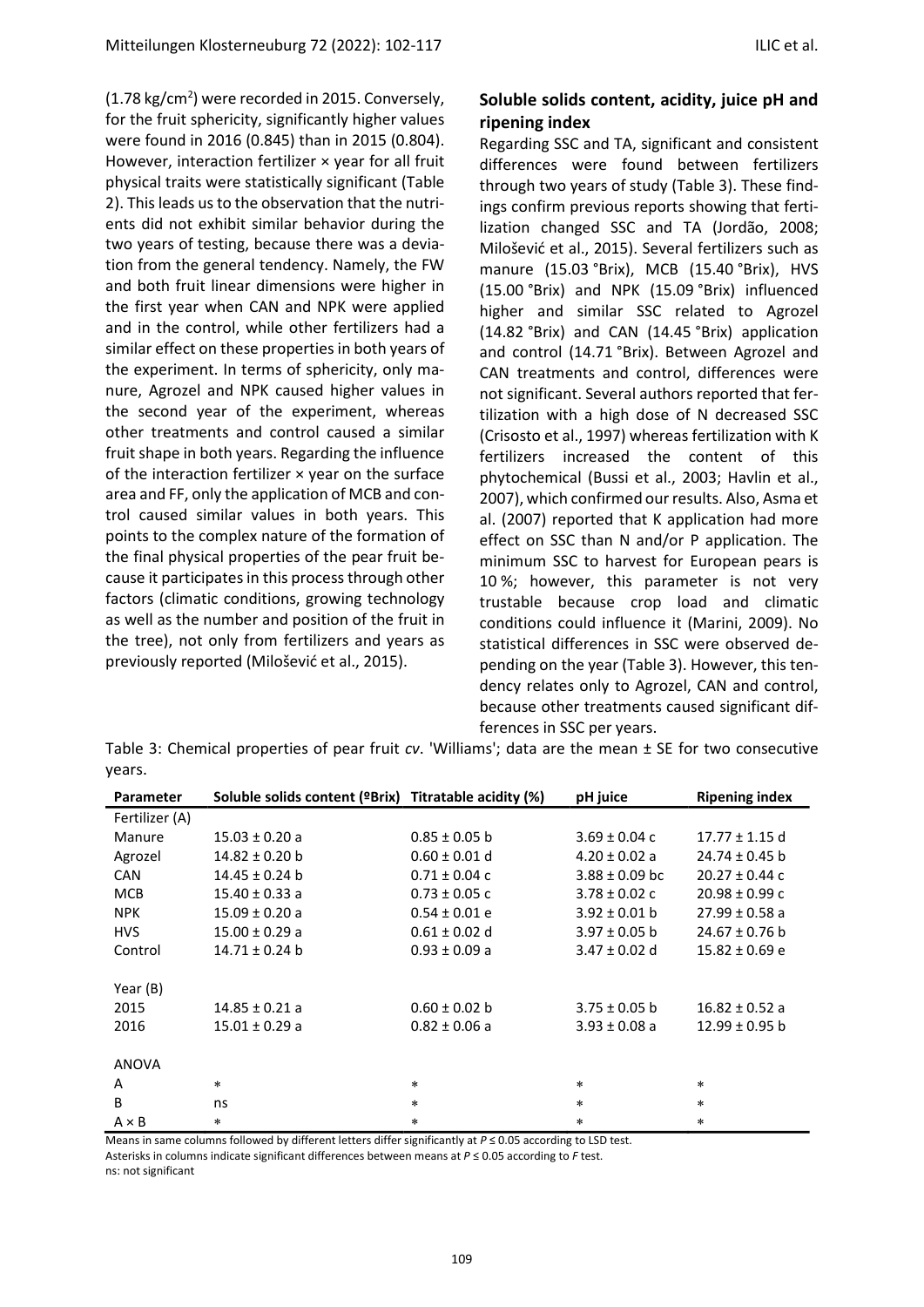TA was also affected by fertilizers, year and interaction fertilizer × year (Table 3). The highest TA was found in the control variant (0.93 %) and the lowest in the variant with NPK soil application (0.54 %). Some authors reported that an increased level of K application results in reduced acid content of fruit because a high K level in tissues provokes neutralization of organic acids (Pattee and Teel, 1967). It is well-known that acidity plays an important role in the perception of fruit quality because acid content balances fruit taste (Schmitzer et al., 2011) and high acid content often reduces fruit quality. The content of acids in pears is low when compared to apples and therefore has less influence on the aroma. In pears, SSC a has a more significant influence on aroma than acids (Vangdal, 1985). In the present study, all fertilizers significantly decreased fruit acidity which is in agreement with the results of Hudina and Stampar (2002) and Song et al. (2012) who noted similar tendencies but higher TA contents than those obtained in our study. It seems that the geographic region with specific weather conditions also plays an important role in biosynthesis of compounds that determine the TA. Pear fruit were more acidic in 2016 (0.82 %) compared to 2015 (0.60 %). Crisosto et al. (1997) stated that the accumulation of acids in the fruit was higher in the colder and rainier period before and during harvest which was the case in our trial in 2016 (Fig. 1). However, the interaction fertilizer × year indicates that this tendency was supported by the soil application of manure and MCB and control, whereas other fertilizers caused similar fruit acidity in both years of investigations. Data in Table 3 show the strong influence of fertilizers on juice pH. The highest pH of fruit juice was found with the Agrozel application (4.20), and the lowest in the control variant (3.47). Observed by years, the higher juice pH value was in the second season (3.93) compared to the first (3.75). However, the interaction fertilizers  $\times$  year showed that only the application of CAN and NPK significantly supported this tendency, while other fertilizers showed similar impact on juice pH. In a study of Hudina and Stampar (2005), the juice pH of 'Williams' rated from 4.1 to 4.2 independently from the treatment which is similar to our results. In general, pH increases as acidity decreases and vice versa although this relationship can depend on aspects like buffering capacity (Boulton et al., 1999).

The relationship between SSC and TA (SSC/TA ratio or RI) plays an important role in consumer acceptance of fruits (Crisosto et al., 2005). In the current study, the lowest RI value was observed in the control variant (15.82), and the highest in NPK application (27.99) probably due to its impact on low acidity, and relatively high SSC (Table 3). These results are in agreement with a previous study on apricot (Bussi et al., 2003). The ideal pear SSC and acidity content for consumer acceptance is SSC>14 % and TA  $\approx$  1.8 % (Kader, 1999), which was the case in our study for all treatments (Table 3).

In terms of year, the RI value was much higher in the first year of the trial (16.82) compared to the second (12.99), which may be related to the lower fruit acid content in 2015. However, interaction fertilizer  $\times$  year showed that only manure application and control variant supported this tendency, whereas other fertilizers induced similar RI values in both years. These data are in agreement with results of Milošević et al. (2015) who reported a similar phenomenon in pear.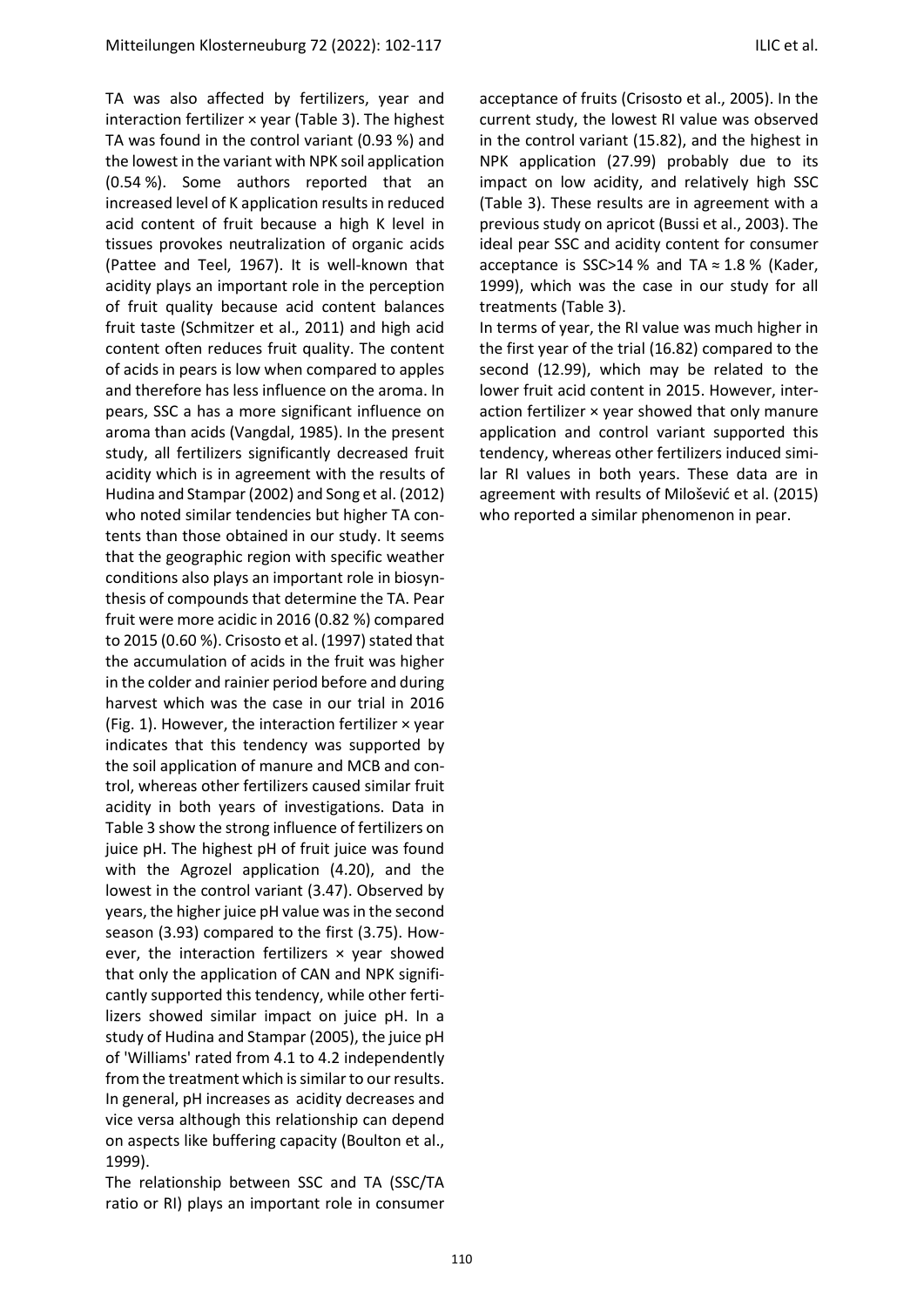| Parameter      | Total sugars (%)   | Invert sugars (%) | Sucrose (%)        | <b>Sweetness index</b> |
|----------------|--------------------|-------------------|--------------------|------------------------|
| Fertilizer (A) |                    |                   |                    |                        |
| Manure         | $7.53 \pm 0.00$ c  | $6.79 \pm 0.00$ b | $0.60 \pm 0.001$ e | $8.90 \pm 1.33$ d      |
| Agrozel        | $9.09 \pm 0.01$ b  | $7.56 \pm 0.01$ a | $1.44 \pm 0.001$ c | $15.17 \pm 1.04$ a     |
| <b>CAN</b>     | $7.54 \pm 0.96$ c  | $6.28 \pm 0.01$ b | $1.19 \pm 0.005$ d | $10.57 \pm 0.91$ c     |
| <b>MCB</b>     | $10.17 \pm 0.01$ a | $7.54 \pm 0.00$ a | $2.63 \pm 0.005$ a | $13.86 \pm 0.31$ b     |
| <b>NPK</b>     | $7.32 \pm 0.00$ c  | $4.92 \pm 0.00$ d | $1.42 \pm 0.001$ c | $13.58 \pm 1.13$ b     |
| <b>HVS</b>     | $6.94 \pm 0.00$ d  | $5.00 \pm 0.00$ c | $1.84 \pm 0.001$ b | $11.41 \pm 0.63$ c     |
| Control        | $5.15 \pm 0.00$ e  | $5.02 \pm 0.01$ c | $0.12 \pm 0.005$ f | $5.54 \pm 0.77$ e      |
|                |                    |                   |                    |                        |
| Year (B)       |                    |                   |                    |                        |
| 2015           | $8.93 \pm 0.50 a$  | $7.10 \pm 0.35$ a | $1.52 \pm 0.18$ a  | $15.11 \pm 0.84$ a     |
| 2016           | $6.64 \pm 0.40$ b  | $5.08 \pm 0.26$ b | $1.45 \pm 0.36$ b  | $8.71 \pm 0.60$ b      |
|                |                    |                   |                    |                        |
| ANOVA          |                    |                   |                    |                        |
| A              | $\ast$             | $\ast$            | $\ast$             | $\star$                |
| B              | $\ast$             | $\ast$            | $\ast$             | $\star$                |
| $A \times B$   | $\ast$             | $\ast$            | $\ast$             | $\star$                |

Table 4: Content of total sugars, invert sugars, sucrose and sweetness index values of pear fruit *cv*. 'Williams'; data are the mean ± SE for two consecutive years.

Means in same columns followed by different letters differ significantly at *P* ≤ 0.05 according to LSD test. Asterisks in columns indicate significant differences between means at *P* ≤ 0.05 according to *F* test.

#### **Sugars and sweetness index**

Data in Table 4 reveal that applied fertilizers significantly modified sugars content and sweetness index in 'Williams' pears. The highest values of TS and SC contents in fruit were observed under MCB treatment (10.17 % and 2.63 %, respectively). Content of IS was the highest with Agrozel (7.56 %) and MCB (7.54 %) applications with no significant differences between them. As expected, the poorest values of TS (5.15 %), IS (5.02 %), SC (0.12 %) and SI (5.54) were observed in the control variant. Interestingly, HVS treatment induced a low value of IS (5.00 %) similar to control. Compared to other fertilizers, MCB as a complex organo-mineral fertilizer contains humic acid and more nutrients in addition to N, P, K, especially Mg and microelements. As known, Mg is an important component of chlorophyll (Dimassi-Theriou and Bosabalidis, 1997) so Mg status may directly affect the content of starch and sugars in the leaves as well as in the fruit (Tewari et al., 2006). Multiple studies have shown a relationship between available N and K versus SSC i.e. sugars in diverse fruit types such as strawberries (Wang and Lin, 2002), chokeberries (Skupien and Oszmianski, 2007), dates (Al-Kharusi, 2009,), apricots (Milošević et al., 2013) and grapes (Christensen et al., 1994), as well as the potential influence of other trace elements. Several authors reported that K originating from single or complex foliar or soil fertilizers increased sugar contents (Liwerant, 1960; Lalatta, 1975; [Lester et al.,](https://journals.ashs.org/horttech/view/journals/horttech/26/3/article-p270.xml#B23)  [2010\)](https://journals.ashs.org/horttech/view/journals/horttech/26/3/article-p270.xml#B23). On this line, Hudina and Stampar (2005) noted that the foliar fertilization with P and K in pear fruit of *cv.* 'Williams' resulted in higher quantities of glucose, sorbitol and soluble solids. In general, all sugar contents in our study were in agreement with data presented previously by Niketić-Aleksić (1988) for pears under Serbian conditions. In our work, differences between years in sugar contents and SI were significant which is in agreement with results of Alizadeh et al. (2015) who reported that internal fruit quality generaly depends on the cultivar, but climate, i.e. weather conditions preceding the harvest, had a significant impact. According to data in Table 4, higher values were observed in the first season of the trial probably due to better weather conditions in this year (Fig. 1). Namely, the contents of TS, IS, SC and SI value in 2015 were 8.93 %, 7.10 %, 1.52 % and 15.11, respectively. Hudina and Stampar (2005) and Dar et al. (2012) reported that besides cultivar and climate, rootstock, canopy management, fertilization and other pre- and postharvest cultural practices have less importance for fruit internal quality.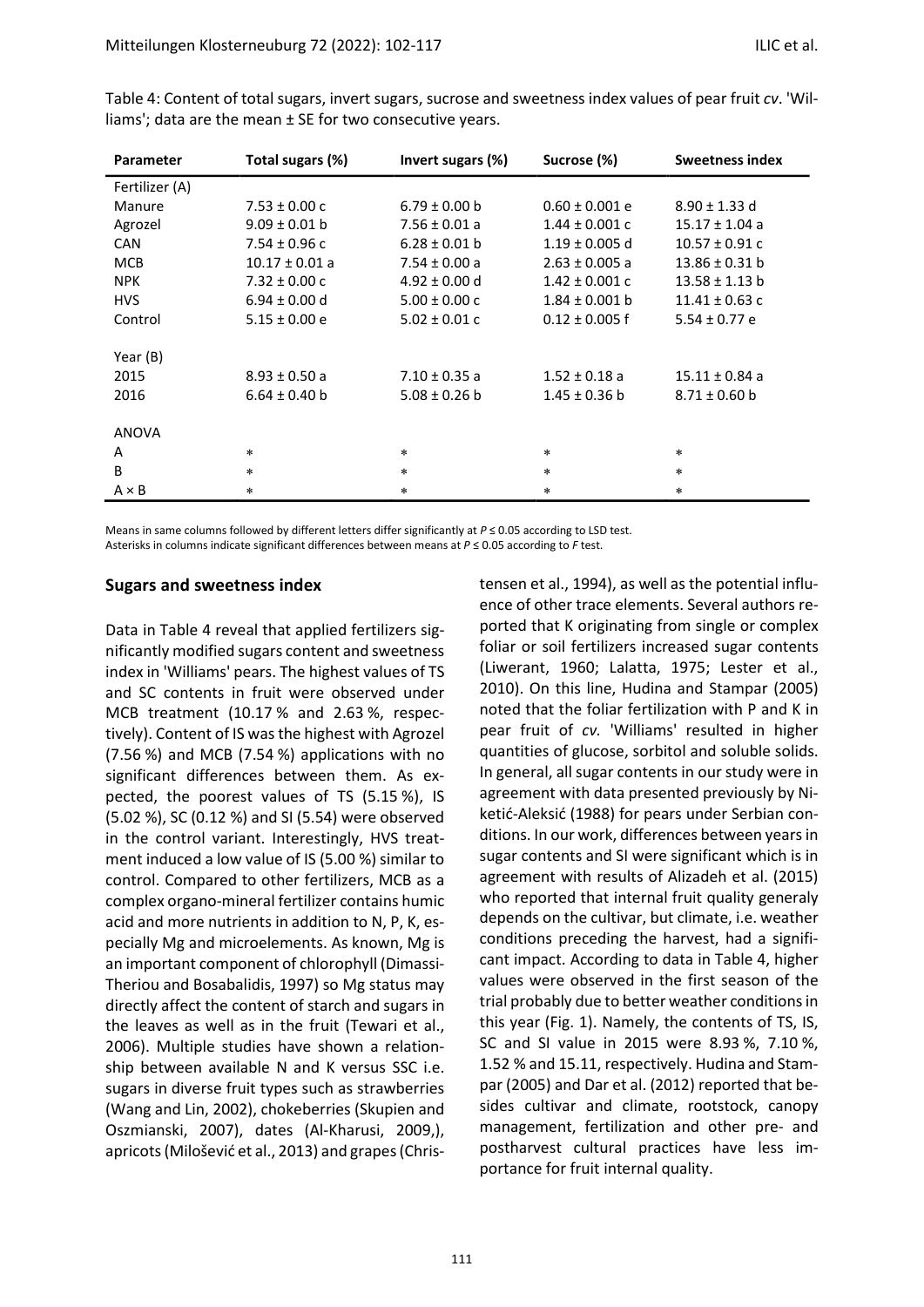The balance between sugars and acids (sweetness index) is very important in achieving the harmonious taste of fruits (Hudina and Stampar, 2005; Chen et al., 2006). In the present study, the high value of TS in the Agrozel variant (9.09 %) and relatively low content of TA (0.60 %), resulted in a situation that pear fruit had the highest SI value (15.17) when they were fertilized with this soil conditioner. Other authors also reported that different fertilization methods had a more significant impact on the intrinsic quality (SSC, sugars, TA, TS/TA ratio) of pear (Shen et al., 2016; Yinghuan et al., 2018).

The statistically significant interaction fertilizer × year in our study confirms the complex nature of accumulation of sugars in pear fruit because certain fertilizers and control did not show a stable effect in both years of investigation (Table 4). Namely, unlike as with all applied fertilizers, TS and IS were higher in the second season in the control variant , whereas only the application of Agrozel caused significantly larger differences in the SI values between years.

## **Conclusions**

The results of this study showed that a two-year soil treatment with five different fertilizers (cattle manure, HVS, CAN, NPK, MCB) and one soil conditioner (Agrozel) significantly influenced yield and main fruit quality properties compared to the control variant (without fertilization). The capacity of their influence varied. Compound NPK (15:15:15) generally induced the best values of yield, fruit physical properties, SSC and RI whereas promoted the lowest acidity. Fertilizers that contain macro- and microelements and organic matter, i.e. MCB and HVS, appear to have improved many of the parameters, especially yield, fruit physical properties, SSC and sugars content. Application of CAN as N fertilizer caused

moderate yield and acidity, good fruit size and poor SSC and sugar contents. Manure as organic fertilizer and Agrozel as a soil conditioner and fertilizer, need time to decompose in the soil so it may be advisable to test their effect on certain traits after a longer time in the future. The year alone and interaction of fertilizer × year also affected all the properties evaluated, which indicates a strong influence of weather conditions on the one and the synergistic effect of season and fertilizer on the other hand. Based on the obtained results, for similar soil and climatic conditions, we recommend the use of complex NPK mineral fertilizer or organo-mineral fertilizers such as CVC and MCB as an alternative. Leaf chemical analysis is necessary as a supplement to soil chemical analysis in order to more accurately and correctly determine the type and rate of fertilizer and also time of application. Finally, before summarizing the performance of any fertilizer, a more years of investigation are needed, and very often this evaluation cannot be generalized and applied due to various environmental conditions and cultural practices used.

## **Acknowledgements**

This research was supported by the Ministry of Education, Science and Technological Development of the Republic of Serbia under grant number 451-03-68/2022-14/200088 and 451-03- 68/2022-14/200215. We acknowledge the financial and other types of assistance provided by the Ministry in implementing the project tasks.

## **Conflict of interests**

The authors declare that they have no competing interests.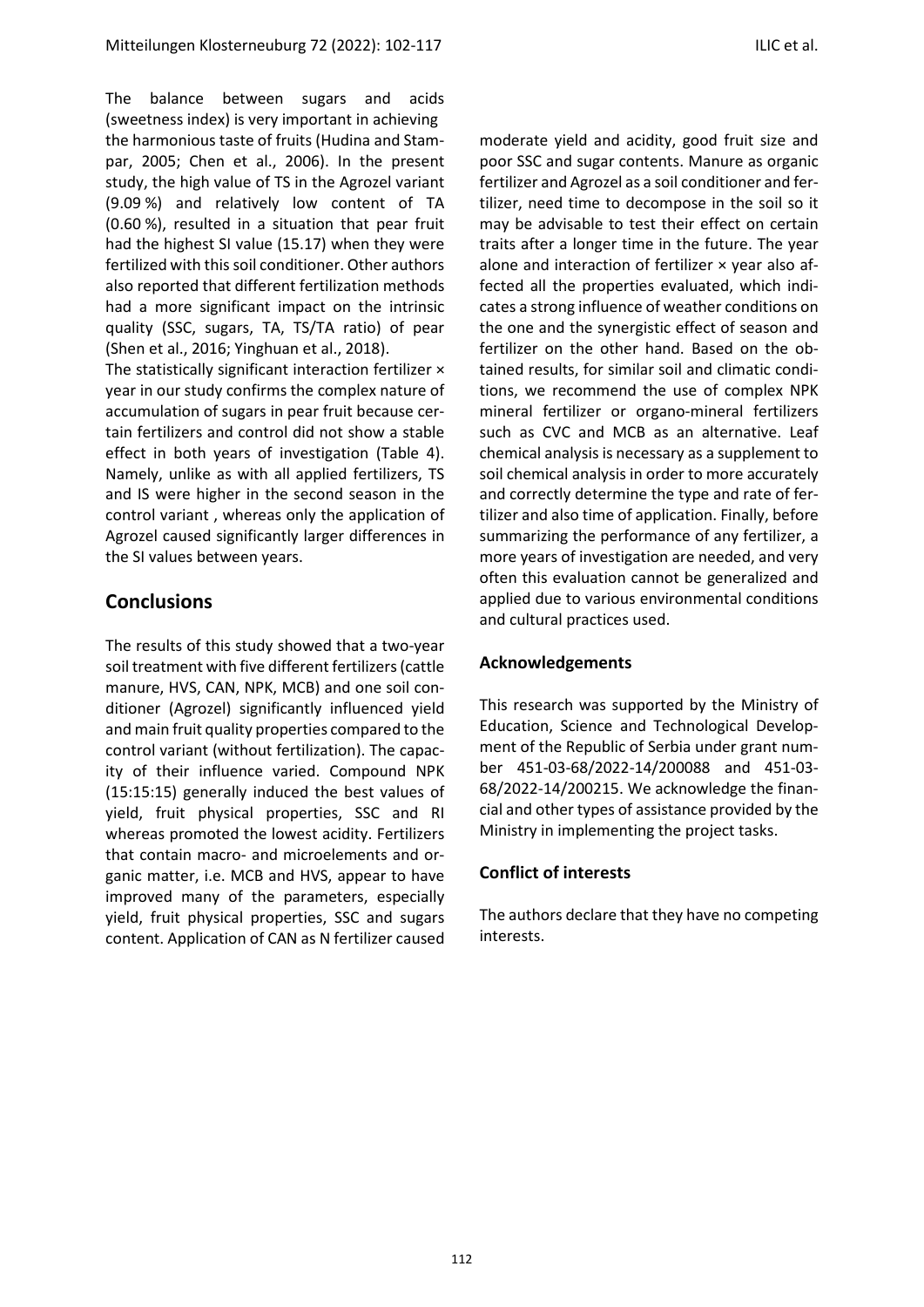# **References**

**Alizadeh, K., Fatholahi, S., da Silva J.A.T**. 2015: Variation in the fruit characteristics of local pear (*Pyrus* spp.) in the Northwest of Iran. Genetic Resources and Crop Evolution 62 (5): 635-641. http://dx.doi.org/10.1007/s10722-015-0241-7

**Al-Khurusi, L.M.** 2009: Effect of mineral and organic fertilizers on the chemical characteristics and quality of date fruits. International Journal of Agriculture and Biology 11 (3): 290-296.

**Asma, B.M., Colak, S., Akca, Y., Genc, C**. 2007: Effect of fertilizer rate on the growth, yield and fruit characteristics of dried apricot (cv. Hacihaliloglu). [Asian Journal of Plant Sciences](https://scialert.net/jhome.php?issn=1682-3974) 6(2):294-297.

http://dx.doi.org[/10.3923/ajps.2007.294.297](http://dx.doi.org/10.3923/ajps.2007.294.297)

**Boulton, R.B., Singleton, V.L., Bisson, L.F., Kunkee, R.E**. 1999: Juice and wine acidity. In: Principles and Practices of Winemaking*.* - Boston, MA: Springer, pp. 521-538. https://doi.org/10.1007/978-1-4757-6255- 6\_15

**Bovi, M.L.A., Spiering, S.H**. 2002: Estimating peach palm fruit surface area using allometric relationship. Scientia Agricola 59 (4): 717-721. [https://doi.org/10.1590/S0103-](https://doi.org/10.1590/S0103-90162002000400015) [90162002000400015](https://doi.org/10.1590/S0103-90162002000400015)

**Brunetto, G., de Melo, G.W.B., Toselli, M., Quartier, M., Tagliavini, M**. 2015: The role of mineral nutrition on yields and fruit quality in grapevine, pear and apple. Revista Brasileira de Fruticultura 37 (4): 1089-1104. <http://dx.doi.org/10.1590/0100-2945-103/15> 1089 - 1104

**Buskienė, L., Uselis, N**. 2008: The influence of nitrogen and potassium fertilizers on the growth and yield of raspberries cv. Polana. Agronomy Research 6 (1): 27-35.

**Bussi, C., Besset, J., Girard, T**. 2003: Effects of fertiliser rates and dates of application on apricot (cv. Bergeron) cropping and pitburn. Scientia Horticulturae 98 (2): 139-147. http://dx.doi.org[/10.1016/S0304-](http://dx.doi.org/10.1016/S0304-4238(02)00203-0) [4238\(02\)00203-0](http://dx.doi.org/10.1016/S0304-4238(02)00203-0)

**Chen, J.L., Yan, S.J., Feng, Z.S., Xiao, L.X. , Hu, X.S**. 2006: Changes in the volatile compounds and chemical and physical properties of Yali pear (*Pyrus bertschneideri* Reld) during storage. Food Chemistry 97 (92): 248-255. [https://doi.org/10.1016/j.food](https://doi.org/10.1016/j.foodchem.2005.03.044)[chem.2005.03.044](https://doi.org/10.1016/j.foodchem.2005.03.044)

**Chirstensen, L.P., Bianchi, M.L., Peacock, W.L.,Hirschfelt, D.J**. 1994: Effect of nitrogen fertilizer timing and rate on inorganic nitrogen status, fruit composition, and yield of grapevines. American Journal of Enology and Viticulture 45 (4): 377-387.

**Crisosto, C.H., Johnson, R.S., De Jong T., Day, K.R**. 1997: Orchard factors affecting postharvest stone fruit quality. HortScience 32 (5): 820-823. https://doi.org[/10.21273/HORTSCI.32.5.820](http://dx.doi.org/10.21273/HORTSCI.32.5.820)

**Crisosto, C.H., Crisosto, G.M., Garner, D**. 2005: Understanding tree fruit consumer acceptance. Acta Horticulturae 682: 865-870. https://doi.org[/10.17660/Acta-](http://dx.doi.org/10.17660/ActaHortic.2006.712.18)[Hortic.2006.712.18](http://dx.doi.org/10.17660/ActaHortic.2006.712.18)

**Dar, M.A., Wani, J.A., Raina S.K., Bhat M.Y., Dar M.A**. 2012: Effect of available nutrients on yield and quality of pear fruit Bartlett in Kashmir Valley. Journal of Environmental Biology 33 (6): 1011- 1014.

**Dar, M.A., Wani, J.A., Raina S.K., Bhat M.Y., Malik, M.A.** 2015: Relationship of leaf nutrient content with fruit yield and quality of pear. Journal of Environmental Biology 36 (3): 649-653.

**Di Vittori, L., Mazzoni, L., Battino, M., Mezzetti, B.** 2018: Pre-harvest factors influencing the quality of berries. Scientia Horticulturae 233: 310-322. https://doi.org[/10.1016/j.scienta.2018.01.058](http://dx.doi.org/10.1016/j.scienta.2018.01.058)

**Dimassi-Theriou, K., Bosabalidis, M.A**. 1997: Effects of light, magnesium and sucrose on leaf anatomy, photosynthesis, starch and total sugar accumulation, in kiwifruit cultured *in vitro*. [Plant](https://link.springer.com/journal/11240)  [Cell, Tissue and Organ Culture](https://link.springer.com/journal/11240) 47: 127-134. https://doi.org/10.1007/BF02318948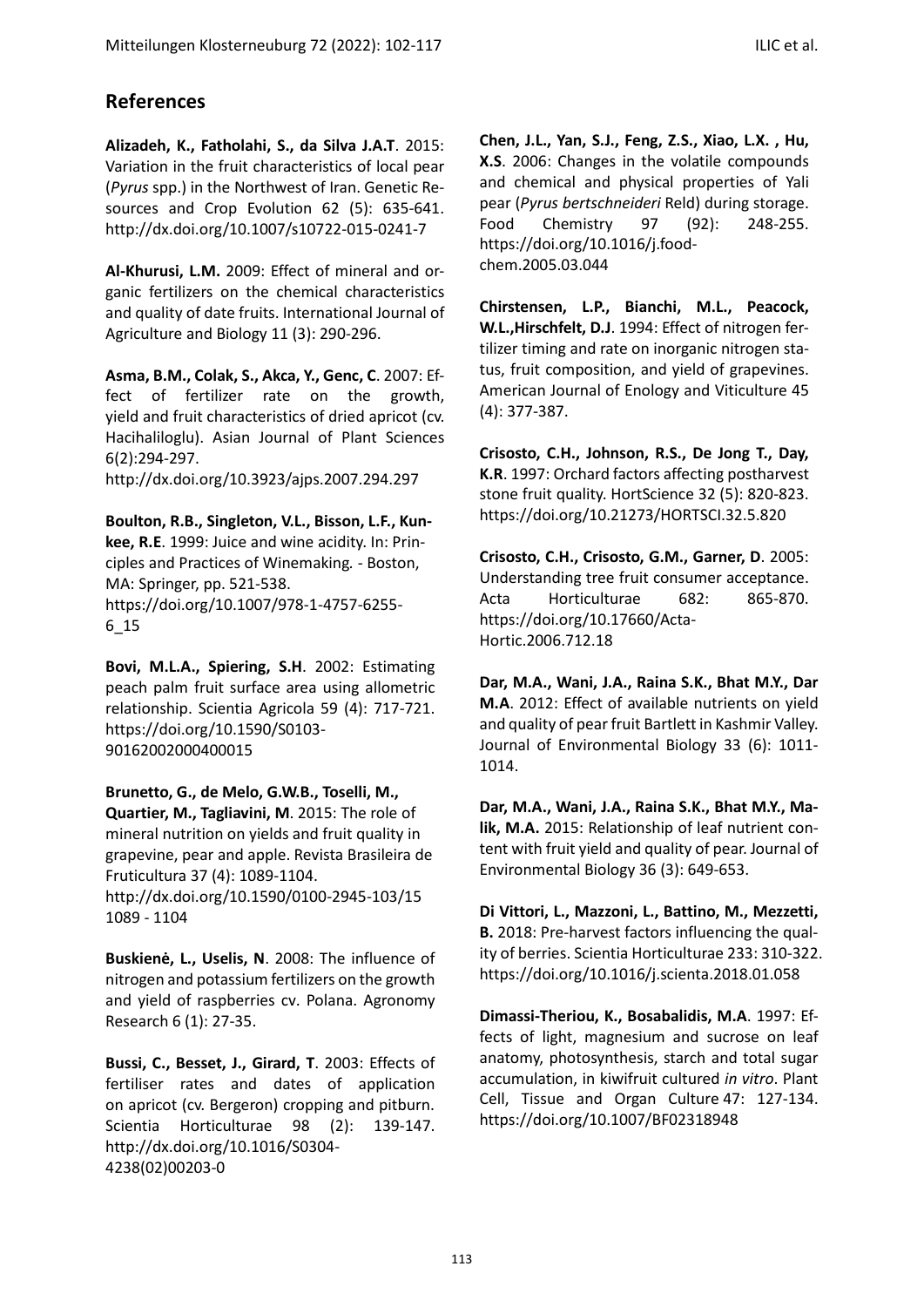**Durmaz, G., Çam, M., Kutlu, T., Hişily, Y**. 2010: Some physical and chemical changes during fruit development of five common apricot (*Prunus armeniaca* L.) cultivars. Food Science and Techology Research 16 (1): 71-78. https://doi.org[/10.3136/fstr.16.71](http://dx.doi.org/10.3136/fstr.16.71)

**Egan, H., Kirk, R., Sawyer, R**. 1981: The Luff Schoorl method. Sugars and preserves. Pearson's Chemical Analysis of Foods (8<sup>th</sup> edition). - Harlow, UK: Longman Sci. & Tech., pp. 152-153.

**FAOSTAT. 2020:** [http://www.fao.org/faos](http://www.fao.org/faostat/en/#data/QC)[tat/en/#data/QC.](http://www.fao.org/faostat/en/#data/QC) (31.12.2020)

**Fawzi, M.I.F., Shahin, F.M., Elham, Daood, A., Kandil, E.A**. 2010: Effect of organic and biofertilizers and magnesium sulphate on growth yield, chemical composition and fruit quality of 'Le-Conte' pear trees. Nature and Science 8 (12): 273-280.

**Gill P.P.S., Ganaie, M.Y., Dhillon, W.S., Singh, N.P**. 2012: Effect of foliar sprays of potassium on fruit size and quality of 'Patharnakh' pear. Indian Journal of Horticulture 69 (4): 512-516.

**Gill P.P.S., Kaur S., Singh, N.P.** 2017: Effect of N and K fertilizers on growth, yield and quality of pear (*Pyrus pyrifolia*). Journal of Horticultural Sciences 12 (1): 49–53.

**Hargreaves, J., Adl M.S., Warman, P.R., [Rupa](https://www.researchgate.net/profile/H-P-Vasantha-Rupasinghe?_sg%5B0%5D=Plw-bi4Abq5DJefueDgjB6BdpXp74aXSUuMaqFwURe8lAT8IkIpohinuIjzW49g8cBC4EBs.dwSsTRHAiMCjO67kv1K4ftCrxRdhxZZOrUfQaHQ0WY8fBAUQfvKZTdPyraUi3d4_2Qt4qTA4hgiMMpeddy-b2w.5psbfUQvjV2LleIlS0LPl09yLrcTpytdGgv32apSBcFzYFejzo7vV9P56Ly5Qb1a10NTTNSijzO4Fx3UqViQ2g&_sg%5B1%5D=JDJFk7X0oUoXKe0SM5NXf8h1TpGhU-INbbuimLkEg9byrTeZAw5cbrkUsE6V0mKSqjpalyM.JVwmXuSX8RQ-Riy7NjSRCjFFA7LW3Nax5a3muycgAId84aAxM-19y-6ur-K_r67O_zvAmL2FHp0X_3q5SsCvAQ)[singhe,](https://www.researchgate.net/profile/H-P-Vasantha-Rupasinghe?_sg%5B0%5D=Plw-bi4Abq5DJefueDgjB6BdpXp74aXSUuMaqFwURe8lAT8IkIpohinuIjzW49g8cBC4EBs.dwSsTRHAiMCjO67kv1K4ftCrxRdhxZZOrUfQaHQ0WY8fBAUQfvKZTdPyraUi3d4_2Qt4qTA4hgiMMpeddy-b2w.5psbfUQvjV2LleIlS0LPl09yLrcTpytdGgv32apSBcFzYFejzo7vV9P56Ly5Qb1a10NTTNSijzO4Fx3UqViQ2g&_sg%5B1%5D=JDJFk7X0oUoXKe0SM5NXf8h1TpGhU-INbbuimLkEg9byrTeZAw5cbrkUsE6V0mKSqjpalyM.JVwmXuSX8RQ-Riy7NjSRCjFFA7LW3Nax5a3muycgAId84aAxM-19y-6ur-K_r67O_zvAmL2FHp0X_3q5SsCvAQ) H.P**. 2008: The effects of organic amendments on mineral element uptake and fruit quality of raspberries. Plant and Soil. 308 (1): 213-226. https://doi.org[/10.1007/s11104-008-9621-5](http://dx.doi.org/10.1007/s11104-008-9621-5)

**Hudina, M., Stampar, F**. 2002: Effect of phosphorus and potassium foliar fertilization on fruit quality of pears. Acta Hortuclturae 594: 487-493. <https://doi.org/10.17660/Actaortic.2002.594.63>

**Hudina, M., Stampar, F**. 2005: The correlation of the pear (*Pyrus communis* L.) cv. 'Williams' yield quality to the foliar nutrition and water regime. Acta Agriculturae Slovenica 85 (2): 179-185.

**Huett, D.O., Dirou, J.F**. 2000: An evaluation of the rationale fertilizer management of tropical fruit crops. Animal Production Science 40 (8): 1137- 1143. https://doi.org[/10.1071/EA00047](http://dx.doi.org/10.1071/EA00047)

**Hussain, I., Haq, I., Hussain, A., Rehman, N**. 1997: NPK affects pear yield. Sarhad Journal of Agriculture 5 (13): 459-461.

**Jordão, P.V., Calouro, F., Duarte, L**. 2008: Nitrogen and boron fertilization of pear orchards of the Portuguese cultivar 'Rocha'. Acta Horticulturae 800: 556-560, http://dx.doi.org[/10.17660/Acta-](https://doi.org/10.17660/ActaHortic.2008.800.73)[Hortic.2008.800.73](https://doi.org/10.17660/ActaHortic.2008.800.73)

**Kader, A.A**. 1999: Fruit maturity, ripening, and quality relationship. Acta Horticulturae 485: 203- 208. [https://doi.org/10.17660/Acta-Hor](https://doi.org/10.17660/Acta-Hortic.1999.485.27)[tic.1999.485.27](https://doi.org/10.17660/Acta-Hortic.1999.485.27)

**Karadenzis, T., Sen, S.M**. 1990: Morphological and pomological properties of pears grown in Tirebolu and vicinity. Yuzuncu Yıl University Journal of Agricultural Sciences 1: 152-165.

**Kawamura, T**. 2000: Relationship between skin color and maturity of japanase pear 'Housui'[. Jap](https://www.google.com/url?sa=t&rct=j&q=&esrc=s&source=web&cd=&ved=2ahUKEwizirGxjLHsAhUPMewKHTKTB-cQFjAAegQIAhAC&url=https://www.safetylit.org/week/journalpage.php?jid=23564&usg=AOvVaw3Dy3yfBjAdPfQci5TG1tJw)[anese Journal of Farm Work Research](https://www.google.com/url?sa=t&rct=j&q=&esrc=s&source=web&cd=&ved=2ahUKEwizirGxjLHsAhUPMewKHTKTB-cQFjAAegQIAhAC&url=https://www.safetylit.org/week/journalpage.php?jid=23564&usg=AOvVaw3Dy3yfBjAdPfQci5TG1tJw) 35: 33-38.

**Khan, S., Sharma, J.R**. 2018: Effect of organic manure and nitrogen on pear: A review. International Journal of Chemical Studies 6 (4): 140-143.

**Kiprjanovski, M., Ristevski, B**. 2009: Biological and pological characteristicks of some pear varieties in Republic of Macedonia. [Agriculturae](https://acs.agr.hr/)  [Conspectus Scientificus](https://acs.agr.hr/) 74 (2): 123-126.

**Lalatta, F**. 1975: La concimazione delle piante da frutto. pp. 15-130. - Milano: Tamburini (in Italian)

**Lester, G.E., Jifon, J.L., Makus, D.J**. 2010: Impact of potassium nutrition on postharvest fruit quality: Melon (*Cucumis melo* L.) case study. Plant and Soil 335 (1-2): 117-131. https://doi.org/10.1007/s11104-009-0227-3

**Liwerant, J**. 1960: Effet des principaux elements fertilisants sur le development vegetative et sur la production du pecher. Annales Agronomique Séries A 2: 93-111.

**Marini, R.P**. 2009: Growing pears in Virginia. Virginia Cooperative Extension, Publication 422-017. Available at[: www.ext.vt.edu/pubs/treefruit/422-](http://www.ext.vt.edu/pubs/treefruit/422-017) [017](http://www.ext.vt.edu/pubs/treefruit/422-017)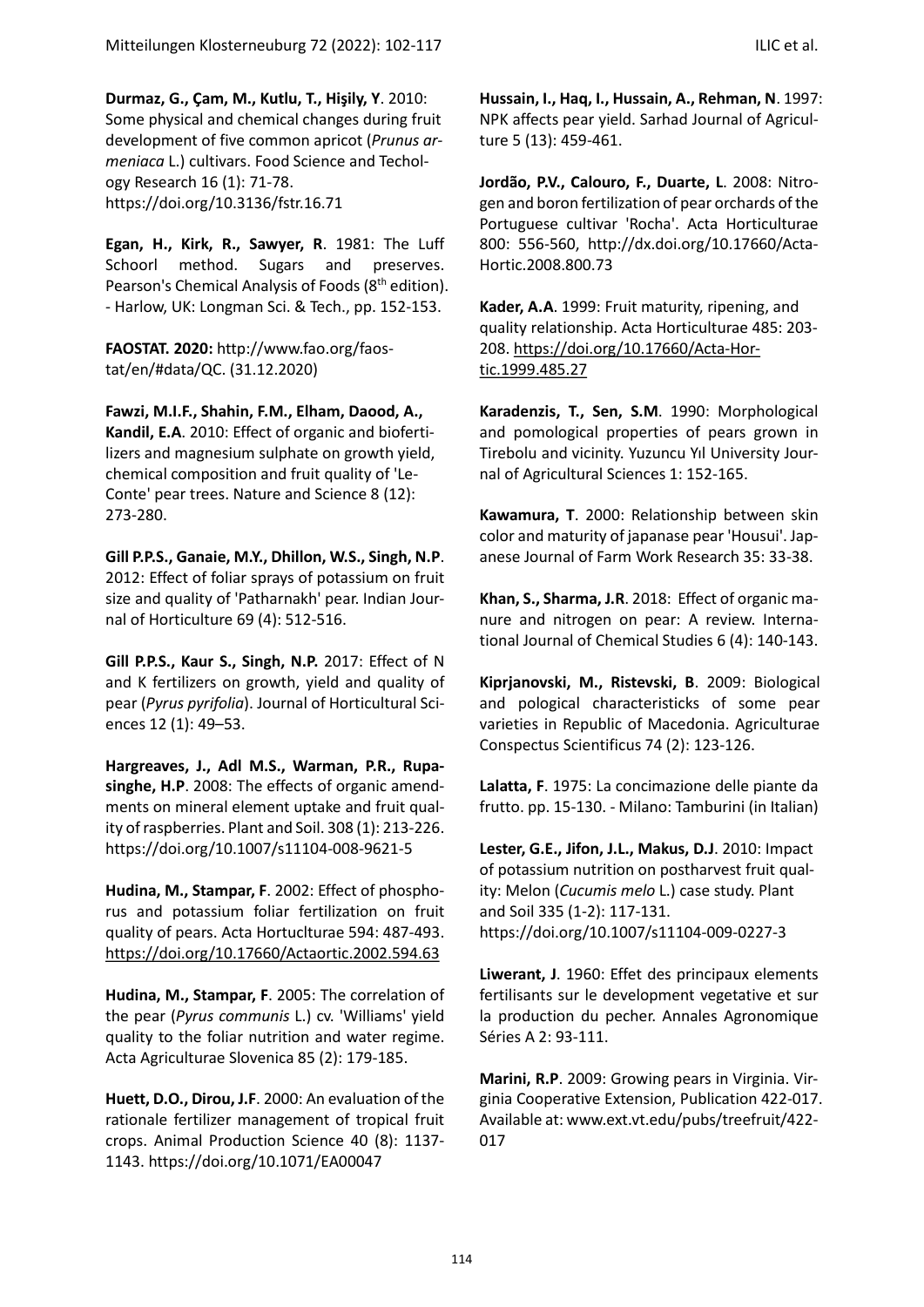**Marschner, H**. **1995:** Mineral Nutrition of Higher Plants (2<sup>nd</sup> edn.). - London, UK: Academic Press. **Milošević, T**. **1997:** Special topics in fruit growing. Čačak - Belgrade: Faculty of Agronomy & Fruit and Vegetable Community, pp. 154-213. (in Serbian)

**Milosevic, T., Milosevic, N**. 2009: The effect of zeolite, organic and inorganic fertilizers on soil chemical properties, growth and biomass yield of apple trees. Plant Soil and Environment 55 (12): 528-535. https://doi.org[/10.17221/107/2009-](http://dx.doi.org/10.17221/107/2009-PSE) [PSE](http://dx.doi.org/10.17221/107/2009-PSE)

**Milošević, T., Milošević, N**. 2013: Response of young apricot trees to natural zeolite, organic and inorganic fertilizers. Plant, Soil and Environment 59 (1): 44-49[.](https://doi.org/10.17221/570/2012-PSE)  <https://doi.org/10.17221/570/2012-PSE>

**Milošević, N., Mratinić, E., Gglišić, I.S., Milošević, T**. 2012: Precocity, yield and postharvest physical and chemical properties of plums resistant to Sharka grown in Serbian conditions. Hortorum Cultus 11(6): 23-33.

**Milošević, T., Milošević, N., Glišić, I**. 2013: Tree growth, yield, fruit quality attributes and leaf nutrient content of 'Roxana' apricot as influenced by natural zeolite, organic and inorganic fertilizers. Scientia Horticulturae 156: 131-139. http://dx.doi.org/10.1016/j.scienta.2013.04.002

**Milošević, T., Milošević, N., Mašković, P.** 2015: Do the Rootstocks Determine Tree Growth, Productivity and Fruit Quality of Pears, which Grow on Typical Heavy and Acidic Soil? Erwerbs-Obstbau 57 (3): 125-134. https://doi.org/10.1007/s10341-015-0239-5

**Milošević, T., Milošević, N., Mašković, P.** 2020: Phenolic compounds and antioxidant capacity of pear as affected by rootstock and cultivar. Mitteilungen Klosterneuburg 70 (4): 308-319.

**[Mohammed, S.M.](https://www.cabdirect.org/cabdirect/search/?q=au:%22Mohammed,%20S.%20M.%22), [Fayed, T.A.](https://www.cabdirect.org/cabdirect/search/?q=au:%22Fayed,%20T.%20A.%22), [Esmail, A.F.](https://www.cabdirect.org/cabdirect/search/?q=au:%22Esmail,%20A.%20F.%22), [Abdou, N.A](https://www.cabdirect.org/cabdirect/search/?q=au:%22Abdou,%20N.%20A.%22)**. 2010: Growth, nutrient status and yield of Le-Conte pear trees as influenced by some organic and biofertilizer rates compared with chemical fertilizer. [Bulletin of Faculty of Ag](https://www.cabdirect.org/cabdirect/search/?q=do:%22Bulletin%20of%20Faculty%20of%20Agriculture,%20Cairo%20University%22)[riculture, Cairo University](https://www.cabdirect.org/cabdirect/search/?q=do:%22Bulletin%20of%20Faculty%20of%20Agriculture,%20Cairo%20University%22) 61 (1): 17-36.

**Mohsenin, N.N**. 1986: Physical properties of plant and animal materials. - New York, USA: Gordon and Breach Science Publishers.

**Nenadović-Mratinić, E., Milatović, D., Đurović, D**. 2007: Biological properties of summer pear cultivars grown in the region of Belgrade. Zbornik Naučnih Radova 13 (5): 11-17.

**Niketić-Aleksić, G**. 1988: Fruit and vegetable technology. - Beograd: IRO Naučna knjiga. (in Serbian).

**Nunak, N., Suesut, T**. 2007: Measuring geometric mean diameter of fruit and vegetable using computer vision. PSU-UNS International Conference on Engineering and Environment - ICEE, Phuket, Songkhla, Thailand, pp. 144-148.

**Ozturk, I., Ercisli, S., Kalkan, F., Demir, B**. 2009: Some chemical and physico-mechanical properties of pear cultivars. African Journal of Biotechnology 8 (4): 687-693.

**Pattee, H.E. and Teel, M.R**. 1967: Influence of nitrogen and potassium on variation in content of malate, citrate and malanate in non-nodulating soybeans (*Glycine max*). Agronomy Journal 59 (2): 187-189.

[https://doi.org/10.2134/agronj1967.000219620](https://doi.org/10.2134/agronj1967.00021962005900020020x) [05900020020x](https://doi.org/10.2134/agronj1967.00021962005900020020x)

**Paunović, G., Veljković, B., Ilić, R., Bošković-Rakočević, L**. 2018: Economic analysis of pear orchard establishment. Acta Agriculturae Serbica 23 (46): 157-165. https://doi.org/10.5937/AASer1846157P

**Polat, E., Karaca, M., Demir, H., Naci Onus, A**. 2004: Use of natural zeolite (clinoptilolite) in agriculture. [Journal of Fruit and Ornamental Plant](https://content.sciendo.com/jforp)  [Research](https://content.sciendo.com/jforp) 12: 183-189.

**Polat, E., Demir, H., Erler, F**. 2010: Yield and quality criteria in organically and conventionally grown tomatoes in Turkey. Scientia Agricola 67(4): 424-429. https://doi.org[/10.1590/S0103-](http://dx.doi.org/10.1590/S0103-90162010000400008) [90162010000400008](http://dx.doi.org/10.1590/S0103-90162010000400008)

**Raese, J.T., Staiff, D.C.** 1989: Effect of fertilizers, rootstocks, and season on fruit quality, fruit disorders, and mineral composition of D'Anjou pears.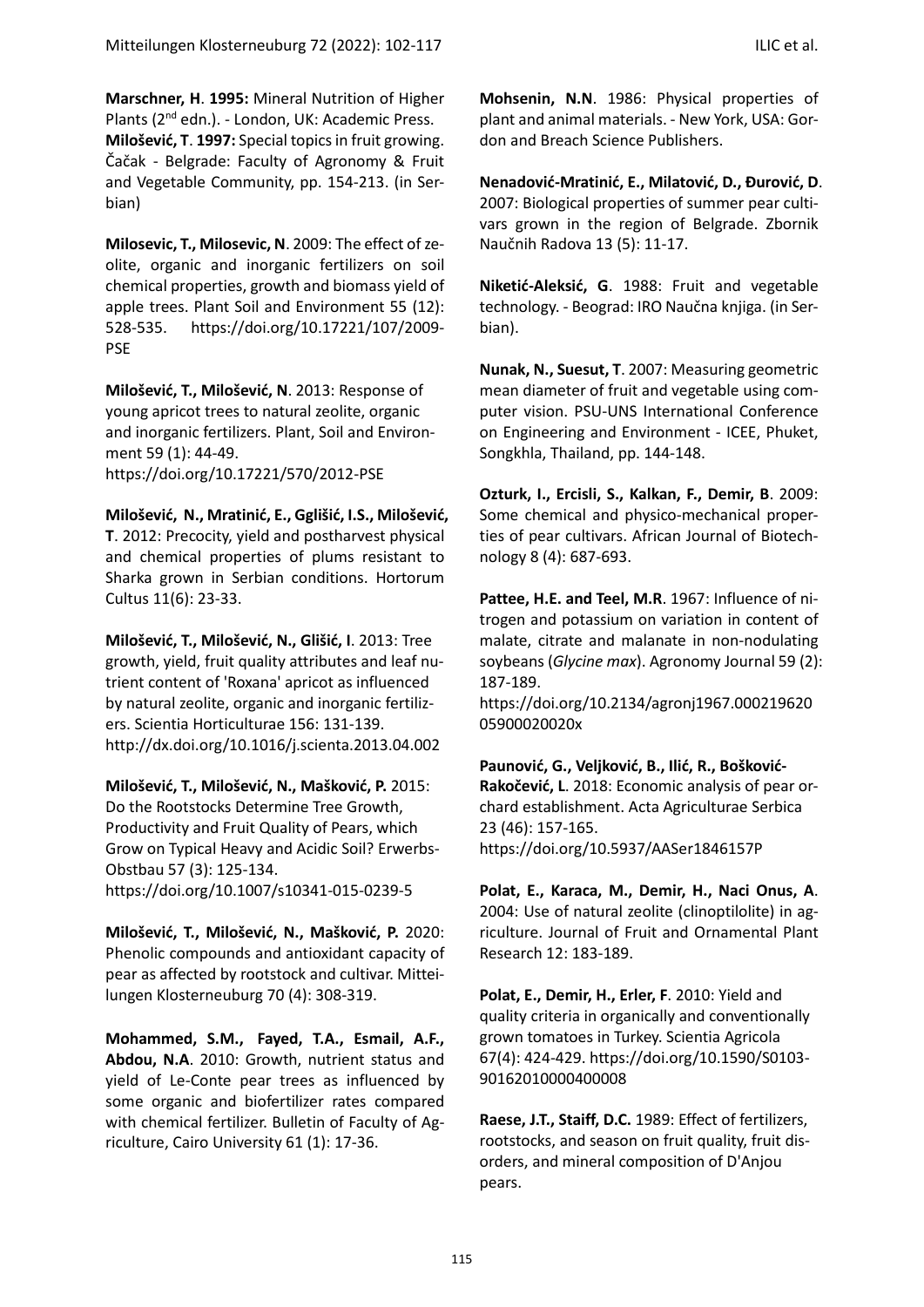**Acta Horticulturae** 256: 183-188.

https://doi.org[/10.17660/Acta Horticul](https://doi.org/10.17660/ActaHortic.1989.256.26)[ture.1989.256.26](https://doi.org/10.17660/ActaHortic.1989.256.26)

**Rathore, D.S**. 1991: Pears. In: Mitra, S.K., Bose, T.K. and Rathore, D.S. (Eds.): Temperate Fruits. pp. 123-178. - Calcutta, India: Horticulture and Allied Publishers.

**Schmitzer, V., Slatnar, A., Mikulic-Petkovsek, M., Veberic, R., Krska, B., Stampar, F**. 2011: Comparative study of primary and secondary metabolites in apricot (*Prunus armeniaca* L,) cultivars. Journal of the Science of Food and Agriculture 91 (5): 860-866. https://doi.org/10.1002/jsfa.4257

**Sete, P.E., Comin, J.J., Ciotta, M.N., Salume, A.J., Thewes, F., Brackmann, A., Toselli, M., Nava, G., Rozane, D.E., Loss, A., Lourenzi, C.R., da Rosa Couto, R., Brunetto, G**. 2019: Nitrogen fertilization affects yield and fruit quality in pear. Scientia Horticulturae, 258: 108782. https://doi.org/10.1016/j.scienta.2019.108782

**Shen, C., Ding, Y., Lei, X., Zhao, P., Wang, S., Xu, Y., Dong, C**. 2016: Effects of foliar potassium fertilization on fruit growth rate, potassium accumulation, yield, and quality of 'Kousui' Japanese pear. HortTechnology 26 (3): 270-277. <https://doi.org/10.21273/HORTTECH.26.3.270>

**Skupien, K., Oszimianski, J**. 2007: The effect of mineral fertilization on nutritive value and biological activity of chokeberry fruit. Agricultural and Food Science 16 (11): 46-55. https://doi.org[/10.2137/145960607781635822](http://dx.doi.org/10.2137/145960607781635822)

**Song, S.W., Lehne, P., Le, J.G., Ge, T.D., Huang, D.F**. 2010: Yield, fruit quality and nitrogen uptake of organically and conventionally grown muskmelon with different inputs of nitrogen, phosphorus, and potassium. Journal of Plant Nutrition 33 (1): 130-141.

<https://doi.org/10.1080/01904160903394622>

**Song, X.H., Xie, K., Zhao, H.B., Li Y.L., Dong, C.X., Xu Y.C., Shen, Q.R**. 2012: Effects of different organic fertilizers on tree growth, yield, fruit quality, and soil microorganisms in a pear orchard. European Journal of Horticultural Science 77 (5): 204- 210.

**Tewari, R.K., Kumar, P., Sharma, P.N**. 2006: Magnesium deficiency induced oxidative stress and antioxidant responses in mulberry plants. Scientia Horticulturae 108 (1): 7-14. http://doi.org[/10.1016/j.scienta.2005.12.006](http://dx.doi.org/10.1016/j.scienta.2005.12.006)

**Torii, K**. 1978: Utilization of natural zeolites in Japan. In: Sand, B.L. and Mumpton, F.A. (Eds.): Natural Zeolites. Occurrence, Properties, Use. pp. 441-450. - Elmsford, New York: Pergamon Press.

**Ubavić, M., Kastori, R., Marković, M., Oljača, R**. 2001: Nutrition of fruit crops. - Banja Luka: Scientific Fruit Association of Republika Srpska. (in Serbian)

**Vangdal, E**. 1985: Quality criteria for fruit for fresh consumption. Acta Agriculturae Scandinavica, 35 (1): 41-47. <https://doi.org/10.1080/00015128509435757>

**Wang, S.Y., Lin, S.S**. 2002: Composts as soil supplement enhanced plant growth and fruit quality of strawberry. Journal of Plant Nutrition 10 (25): 2243-2259. [https://doi.org/10.1081/PLN-](https://doi.org/10.1081/PLN-120014073)[120014073](https://doi.org/10.1081/PLN-120014073)

**Williams, K.A., Nelson, P.V**. 1997: Using precharged zeolite as a source of potassium and phosphate in a soilless container medium during potted chrysanthemum production. Journal of American Society for Horticultural Science 122 (5): 703-708.

https://doi.org[/10.21273/JASHS.122.5.703](http://dx.doi.org/10.21273/JASHS.122.5.703)

**Wociór, S., Wójcik, I., Palonka, S**. 2011: The effect of foliar fertilisation on growth and yield of sour cherry (*Prunus cerasus* L.) cv. Łutówka. Acta Agrobotanica 64 (2): 63-68. https://doi.org[/10.5586/aa.2011.018](http://dx.doi.org/10.5586/aa.2011.018)

**Wooldridge, J**. 1993: Determination of the fertiliser requirements of pear trees from tree performance, leaf analysis and fruit quality data. In: Barrow, N.J. (Ed.): Plant nutrition - from genetic engineering to field practice. pp. 591–594. - Dordrecht, Netherlands, Boston, Massachusetts: Kluwer Academic Publishers.

**Xiubin, H., Zhanbin, H**. 2001: Zeolite application for enhancing water infiltration and retention in loess soil. Resource Conservation and Recycling 34 (1): 45-52. http://doi.org[/10.1016/S0921-3449\(01\)00094-5](https://www.researchgate.net/deref/http://dx.doi.org/10.1016/S0921-3449(01)00094-5?_sg%5B0%5D=Li7F0KXUBXksouORoFF2JInR4CuanO0FpkRSHhz5-khCJNEGkIbr1sUzVlMALnCAXNzwyDm7bhkT8LXeIj8PVK9J9g.F4SgaJycvhfDnDViRRqLutKSKqCqBOX98Su6NZbGk6vqTz7Sky8cZPli7zOwXn9QmDlXI7JwvK7Mr4SbVbg1AQ)